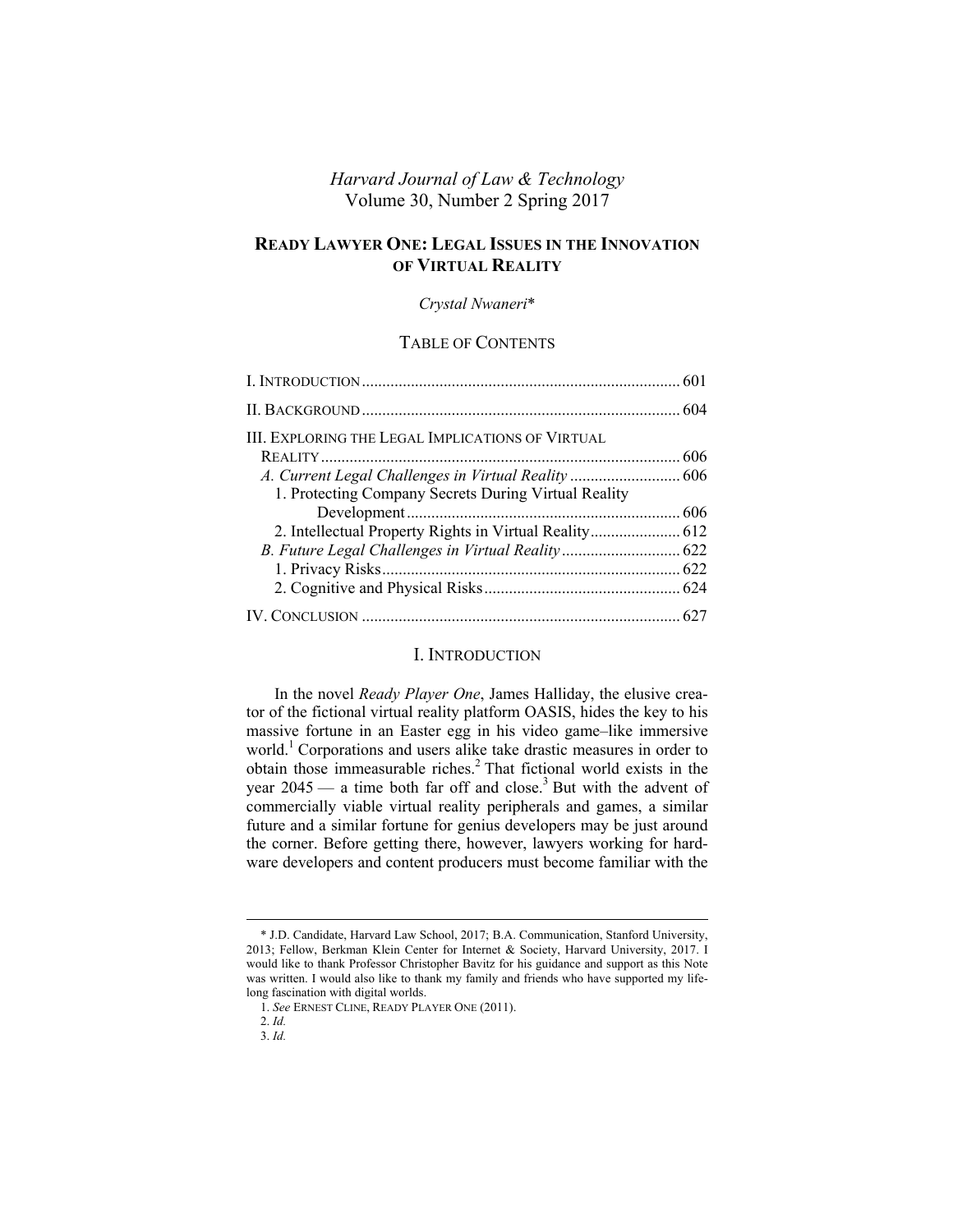legal implications of commercial virtual reality ("VR") to best protect their clients' interests.

Although scholars have been considering the legal implications of VR for decades,<sup>4</sup> VR peripherals have just become household consumer products, and it is time to consider the growing contractual, proprietary, and security issues such goods may pose. Consumers can now buy virtual reality head-mounted displays at varying price ranges, from cheaper sets made of cardboard to more technologically advanced devices.<sup>5</sup> Many view VR as the next big field in tech; in the first quarter of 2016 alone, venture capitalists had already invested at least \$1.1 billion in the industry. $6$  Because of its growing prominence in the tech sector and increasingly widespread use to accomplish such formerly inconceivable feats as scaling Mount Everest, more and more developers and consumers will see the allure in using and innovating such platforms. VR will also pose old and new challenges to lawyers attempting to advise and support clients that decide to take a chance in this growing industry.

But what do we refer to when we talk about today's VR industry? While video games have been around arguably since the late  $1950s$ , $8$  and virtual worlds have been accessible since players could roam open digital worlds, we are in a new era with VR. VR has been used to livestream surgeries,<sup>9</sup> incorporated into roller coasters to provide more immersive experiences, $^{10}$  used to develop fully immersive

 <sup>4.</sup> *See, e.g.*, Greg S. Weber, *The New Medium of Expression: Introducing Virtual Reality and Anticipating Copyright Issues*, 12 COMPUTER/L.J. 175 (1993); Wendy J. Gordon et al., *Virtual Reality, Appropriation, and Property Rights in Art: A Roundtable Discussion*, 13 CARDOZO ARTS & ENT. L.J. 91 (1994).

<sup>5.</sup> *See* Adi Robertson, *The Ultimate VR Headset Buyer's Guide*, THE VERGE (Feb. 29, 2016, 5:30 PM), http://www.theverge.com/a/best-vr-headset-oculus-rift-samsung-gear-htcvive-virtual-reality [https://perma.cc/J6M2-GKTB].

<sup>6.</sup> Michael Grothaus, *Augmented and Virtual Reality Investment Hits \$1.1 Billion in 2016*, FAST COMPANY (Mar. 7, 2016, 7:30 AM) http://www.fastcompany.com/3057528/ fast-feed/augmented-and-virtual-reality-investment-hits-11-billion-in-2016 [https://perma.cc/7EGN-W452].

<sup>7.</sup> *See* John Gaudiosi, *Now Anyone Can Climb Mount Everest in VR*, FORTUNE (Apr. 24, 2016), http://fortune.com/2016/04/24/climb-mount-everest-vr/ [https://perma.cc/Y9YE-4FA7].

<sup>8.</sup> *The First Video Game?*, BROOKHAVEN NAT'L LAB., https://www.bnl.gov/about/ history/firstvideo.php [https://perma.cc/EC4V-XX57].

<sup>9.</sup> James Peckham, *World's First Virtual Reality Operation is Underway Today — and You Can Watch*, TECHRADAR (Apr. 14, 2016), http://www.techradar.com/us/ news/wearables/world-s-first-virtual-reality-operation-will-happen-this-week-and-you-canwatch-1318817 [https://perma.cc/93LE-CHHP].

<sup>10.</sup> *The New Revolution Virtual Reality Coaster*, SIX FLAGS, https://www.sixflags.com/magicmountain/attractions/vr/overview [https://perma.cc/E6XA-YGFA].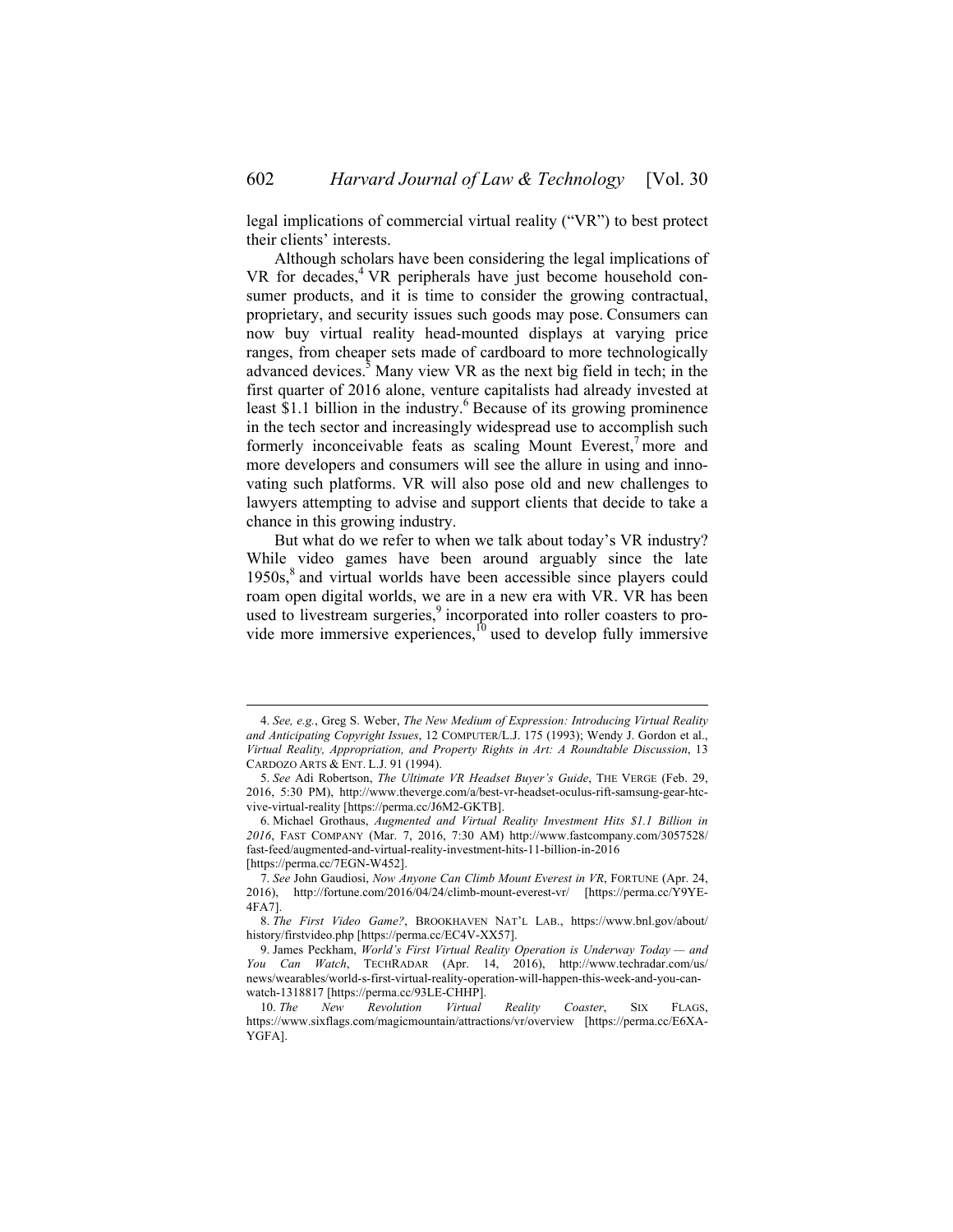gaming centers, $\frac{11}{11}$  and is even breaking out of its common bounds to make highly lifelike hovering simulations.<sup>12</sup> While the technology of the last example remains a billion-dollar trade secret,<sup>13</sup> it is easier to explain modern virtual reality displays. For example, Oculus Rift's head-mounted display ("HMD") contains sensors that detect the orientation and tilt of the user's head and is comprised of a mask with a screen large enough to encompass around one hundred degrees of a user's vision.<sup>14</sup> Programmers who bought developer toolkits from Oculus have made a multitude of games.<sup>15</sup> Some focus on the first person exploration experience.<sup>16</sup> Others provide unique experiences such as looking down on an adventure from a god-like view.<sup>17</sup> The numerosity and scale of the types of experiences available are drastically different from the digital worlds governed and continuously expanded upon by one company 18 and the standalone blockbuster video games produced over a series of years.<sup>19</sup> This means that games and experiences are being developed for VR machines in the same way that apps are being developed for smartphones and tablets — developers are independently creating content, and users are able to download these apps through Oculus's mobile digital store.<sup>20</sup> This development and distribution system creates multiple points of liability.

 <sup>11.</sup> Daniel Sandison, *A Look Inside the World's First Immersive Virtual Reality Gaming Center*, HYPEBEAST (Aug. 16, 2015), http://hypebeast.com/2015/8/a-look-inside-the-worldsfirst-immersive-virtual-reality-gaming-centre [https://perma.cc/YTP8-NH82].

<sup>12.</sup> Kevin Kelly, *The Untold Story of Magic Leap, the World's Most Secretive Startup*, WIRED (Apr. 19, 2016), http://www.wired.com/2016/04/magic-leap-vr/ [https:// perma.cc/77VM-M369].

<sup>13.</sup> *Id.*

<sup>14.</sup> Jeff Grubb, *Everything You Need to Know About the Oculus Rift*, VENTURE BEAT (Aug. 6, 2014, 7:30 AM), http://venturebeat.com/2014/08/06/everything-you-need-to-knowabout-the-oculus-rift/ [https://perma.cc/5V26-EB86].

<sup>15.</sup> *Id.*

<sup>16.</sup> *Id.*

<sup>17.</sup> *Id.*

<sup>18.</sup> One example is the online virtual world, Second Life, created and operated by Linden Lab. You can now access virtual worlds similar to Second Life with the Oculus Rift. Adi Robertson, *Inside Sansar, the VR Successor to Second Life*, THE VERGE (Nov. 18, 2016, 2:36 PM), http://www.theverge.com/2016/11/18/13501492/linden-lab-project-sansar-vrsecond-life-hands-on [https://perma.cc/UW65-HX5D]; SECOND LIFE, http://secondlife.com [https://perma.cc/JWB4-3H23]; WORLD OF WARCRAFT, http://us.battle.net/wow/en/ [https://perma.cc/5FX7-FAZ7]; LEAGUE OF LEGENDS, http://na.leagueoflegends.com/ [https://perma.cc/8LF5-6QBD].

<sup>19.</sup> *See* Daniel Carlson, *The Insidious Rise of the Blockbuster Video Game*, ATLANTIC (Aug. 29, 2014), http://www.theatlantic.com/entertainment/archive/2014/08/the-insidiousrise-of-the-blockbuster-video-game/379180/ [https://perma.cc/M8VL-PS9F].

<sup>20.</sup> *See Using the Oculus Store and Oculus Library***,** OCULUS, https://productguides.oculus.com/en-us/documentation/gear-vr/latest/concepts/ug-b-st-store/ [https://perma.cc/N66B-BPLZ].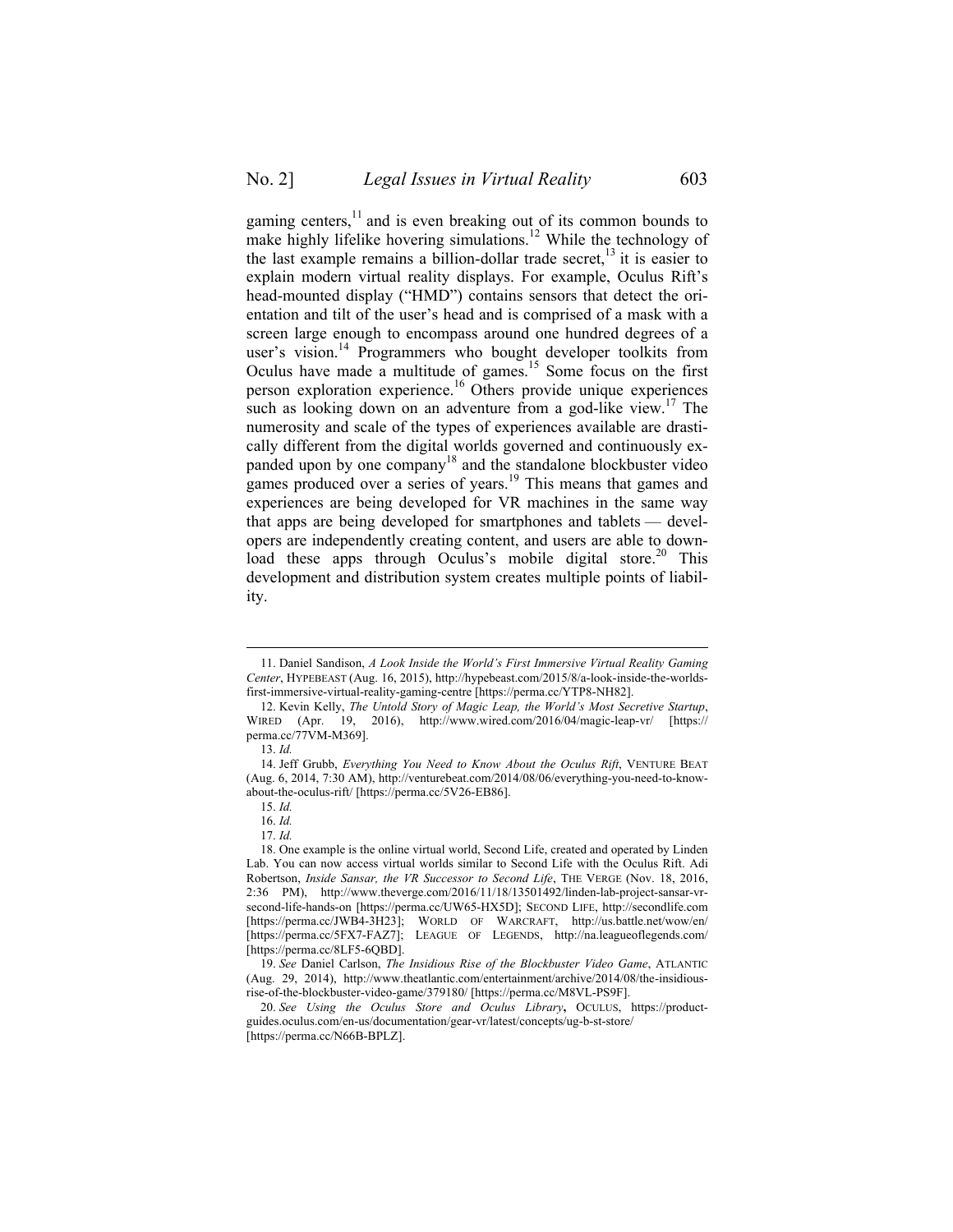Some of the challenges that lawyers will face in this new environment will be familiar — these include concerns about retaining company secrets during the development process and protecting intellectual property in the virtual world. But some challenges will be new. Lawyers will have to work with clients to develop best practices on how to limit or prevent liability due to the risks that stem from using VR HMDs. As more HMD producers, game developers, and their potential partners join this industry, lawyers need to be prepared to advise them on the legal concerns that arise from VR.

This Note begins by providing more background information on the mechanics of VR in Part II. Part III will analyze the legal issues posed by the development and use of VR. Section III.A will examine the confidentiality and funding challenges faced by VR innovators as start-up founders. Next it will discuss the discrete challenges of protecting intellectual property rights in VR. Section III.B will examine the new risks posed by the use of HMDs currently on the market. Part IV concludes by noting that because VR is an evolving industry, this Note only begins to outline some of the considerations lawyers may need to be aware of in the future.

### II. BACKGROUND

Before analyzing its legal issues, one must define what exactly VR is and what distinguishes today's VR devices from previous iterations in the field's long history. The phrase "virtual reality" refers to an immersive three-dimensional computer-generated environment.<sup>21</sup> Although the phrase itself was popularized by computer scientist and musician Jaron Lanier in the early 1990s, what we consider to be VR had by then already been around for over thirty years.<sup>22</sup> Morton Heilig developed a 3D head-mounted display in 1957 and a Sensorama machine that allowed users to immerse themselves in an experience with "artificial vision, sound, smell, and vibration."<sup>23</sup> Ivan Sutherland, a pioneer of human-computer interaction, created a stereoscopic HMD in  $1968.<sup>24</sup>$  Lanier coined the term "virtual reality" in 1987 when his company, VPL Research, developed VR peripherals including HMDs and data gloves that detect hand and finger motions that interact with

 <sup>21.</sup> *History of Virtual Reality*, VIRTUAL REALITY SOC'Y, http://www.vrs.org.uk/virtualreality/history.html [https://perma.cc/9TS8-QGNR].

<sup>22.</sup> *Id.*; Chris Woodford, *Virtual Reality*, EXPLAIN THAT STUFF! (Dec. 25, 2016), http://www.explainthatstuff.com/virtualreality.html [https://perma.cc/X7DM-RJE3].

<sup>23.</sup> Woodford, *supra* note 20; *History of Virtual Reality*, *supra* note 21.

<sup>24.</sup> *History of Virtual Reality*, *supra* note 21.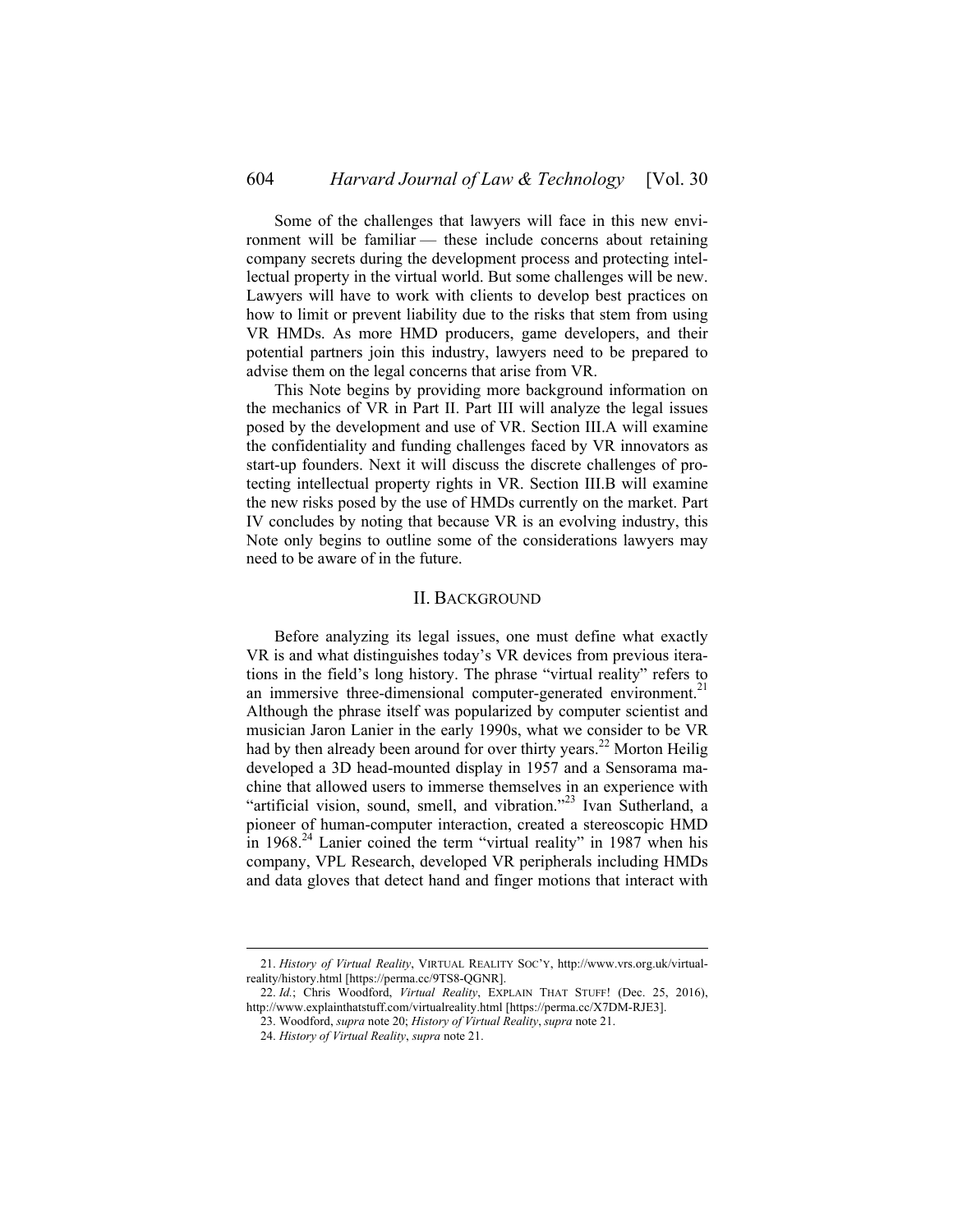the virtual world.<sup>25</sup> The peripherals — sensors that detect your body's position in space and sometimes even provide haptic or touch feed $back$  — allow the user to interact with the digital world.<sup>26</sup> As the users move and change position, what they see changes as well, just like in the real world. $^{2}$ 

The visual tools and motion detection sensors that are contained in the peripherals enable this responsiveness and immersive experience.<sup>28</sup> An HMD is composed of a screen for each eye as well as stereo or surround sound speakers, all enclosed by a blackout blindfold that insulates a user's perception from external distractions.<sup>29</sup> The two screens show slightly different stereoscopic images that take advantage of human binocular vision, which fuses the two separate images to create a strong 3D depth perception.<sup>30</sup> HMDs also contain accelerometers that track the position of the head, which permits headreferenced navigation of the virtual environment.<sup>31</sup> Data gloves and other peripherals that provide haptic feedback, or artificial smells and sounds, enhance the realism of interactions with virtual objects.

Although VR technologies have been around since the 1950s, Palmer Luckey's Oculus Rift system, which Facebook acquired in 2014 for around \$2 billion, marked a breakthrough.<sup>32</sup> Unlike many other headsets on the market for much higher prices, the Oculus Rift provided a wide 100-degree field of view, a high resolution display, and low latency in its tracking system.<sup>33</sup> Oculus's distinct "Adjacent" Reality Tracker," composed of a magnetometer, gyroscope, and accelerometer, is able to capture and track movements one thousand

30. Giraldi, Silva & de Oliveira, *supra* note 25, at 6.

 <sup>25.</sup> *Id.*; *see also* Gilson A. Giraldi, Rodrigo Silva & Jauvane C. de Oliveira, *Introduction to Virtual Reality*, LNCC 1 (2003), http://www.lncc.br/~jauvane/papers/ RelatorioTecnicoLNCC-0603.pdf [https://perma.cc/CP82-4TRR].

<sup>26.</sup> *See* Woodford, *supra* note 22.

<sup>27.</sup> *See Head-Mounted Displays (HMDs)*, VIRTUAL REALITY SOC'Y, https://www.vrs.org.uk/virtual-reality-gear/head-mounted-displays/ [https://perma.cc/XFX6- FZV9].

<sup>28.</sup> *See id.*

<sup>29.</sup> *Id.*

<sup>31.</sup> *Id.*

<sup>32.</sup> Stuart Drudge, *Facebook Closes Its \$2bn Oculus Rift Acquisition. What Next?*, GUARDIAN (July 22, 2014), https://www.theguardian.com/technology/2014/jul/22/facebookoculus-rift-acquisition-virtual-reality [https://perma.cc/2S75-UZAR]; Mark Zuckerberg, FACEBOOK (Mar. 25, 2014), https://www.facebook.com/zuck/posts/10101319050523971 [https://perma.cc/L7FC-YK85].

<sup>33.</sup> *See* David Nield, *How Oculus Rift Works: Everything You Need to Know About the VR Sensation*, WAREABLE (Mar. 29, 2016), https://www.wareable.com/oculus-rift/howoculus-rift-works [https://perma.cc/7V4B-MQVG]; Latency refers to the issue of not making a VR experience truly immersive by not having a visual display change at a rate high enough to trick the human eye. Michael Abrash, *Latency — the* Sine Qua Non *of AR and VR*, RAMBLINGS VALVE TIME (Dec. 29, 2012), http://blogs.valvesoftware.com/abrash/ latency-the-sine-qua-non-of-ar-and-vr/ [https://perma.cc/4VL7-LS32].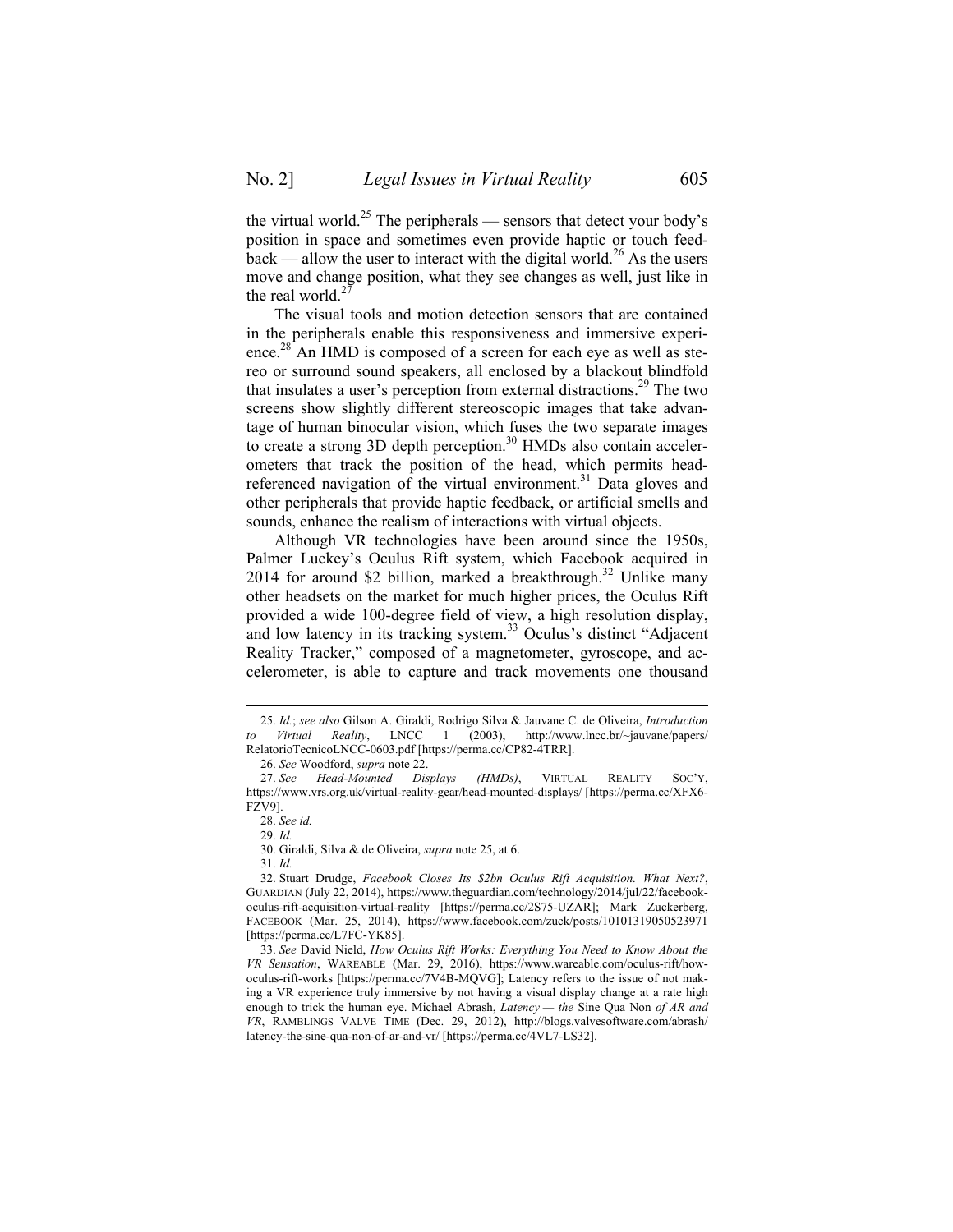times per second. $34$  The Oculus system, with its advances over existing VR technology, made commercial home use of VR technology feasible rather than an '80s pipe dream. Mark Zuckerberg, founder of Facebook, noted that such a system could change the future of social media interaction and said his company was making a bet on the future of computing when it made the purchase.<sup>35</sup>

In 2017, Zuckerberg's prediction that VR is the future of computing is what many people are banking on. At this year's South by Southwest Interactive Festival, an annual tech, gaming, media, and policy conference noted for attracting top speakers,<sup>36</sup> VR was everywhere. $37$  NASA used VR systems to allow people to pretend to go on space missions, and a company called Blue Goji demonstrated a VR enhanced workout experience.<sup>38</sup> While speaking on a panel at the event, the director of advanced prototypes at the University of Southern California Institute for Creative Technologies, Todd Richman, noted that while VR is mostly seeing development in the gaming industry today, the technology will impact all other industries in the long run including healthcare, education, and "anything that has a spatial component in the commercial sector."39

## III. EXPLORING THE LEGAL IMPLICATIONS OF VIRTUAL **REALITY**

## *A. Current Legal Challenges in Virtual Reality*

1. Protecting Company Secrets During Virtual Reality Development

The current legal disputes regarding VR technology generally involve the hardware and software used to develop the headsets them-

 <sup>34.</sup> Nield, *supra* note 33.

<sup>35.</sup> Zuckerberg, *supra* note 32.

<sup>36.</sup> Nathan Matisse & Sam Machkovech, *Thirty years in, South by Southwest still keeps it weird and wonderful*, ARS TECHNICA (Mar. 19, 2017, 10:00 AM), https://arstechnica.com/information-technology/2017/03/thirty-years-in-south-by-southweststill-keeps-it-weird-and-wonderful/ [https://perma.cc/G3S6-VK8W].

<sup>37.</sup> Michel Martin, *Take A Peek Under The Helmet Of Virtual Reality At SXSW*, NPR (Mar. 19, 2017, 6:01 PM), http://www.npr.org/2017/03/19/520752758/take-a-peek-underthe-helmet-of-virtual-reality-at-south-by-southwest (last visited Apr. 9, 2017).

<sup>38.</sup> *Id.*

<sup>39.</sup> *Id.*; *see also* Marc Schneider, *Universal Music Pacts With MelodyVR in Virtual Reality Deal*, BILLBOARD (Mar. 20, 2017), http://www.billboard.com/articles/business/ 7728758/universal-music-melodyvr-virtual-reality-app [https://perma.cc/XLG6-2RNZ]; Alexandra Schwartz, *Confronting The "Shocking" Virtual-Reality Artwork at the Whitney Biennial*, NEW YORKER (Mar. 20, 2017, 3:38 PM), http://www.newyorker.com/culture/ cultural-comment/confronting-the-shocking-virtual-reality-artwork-at-the-whitney-biennial [https://perma.cc/2HQN-DFC5].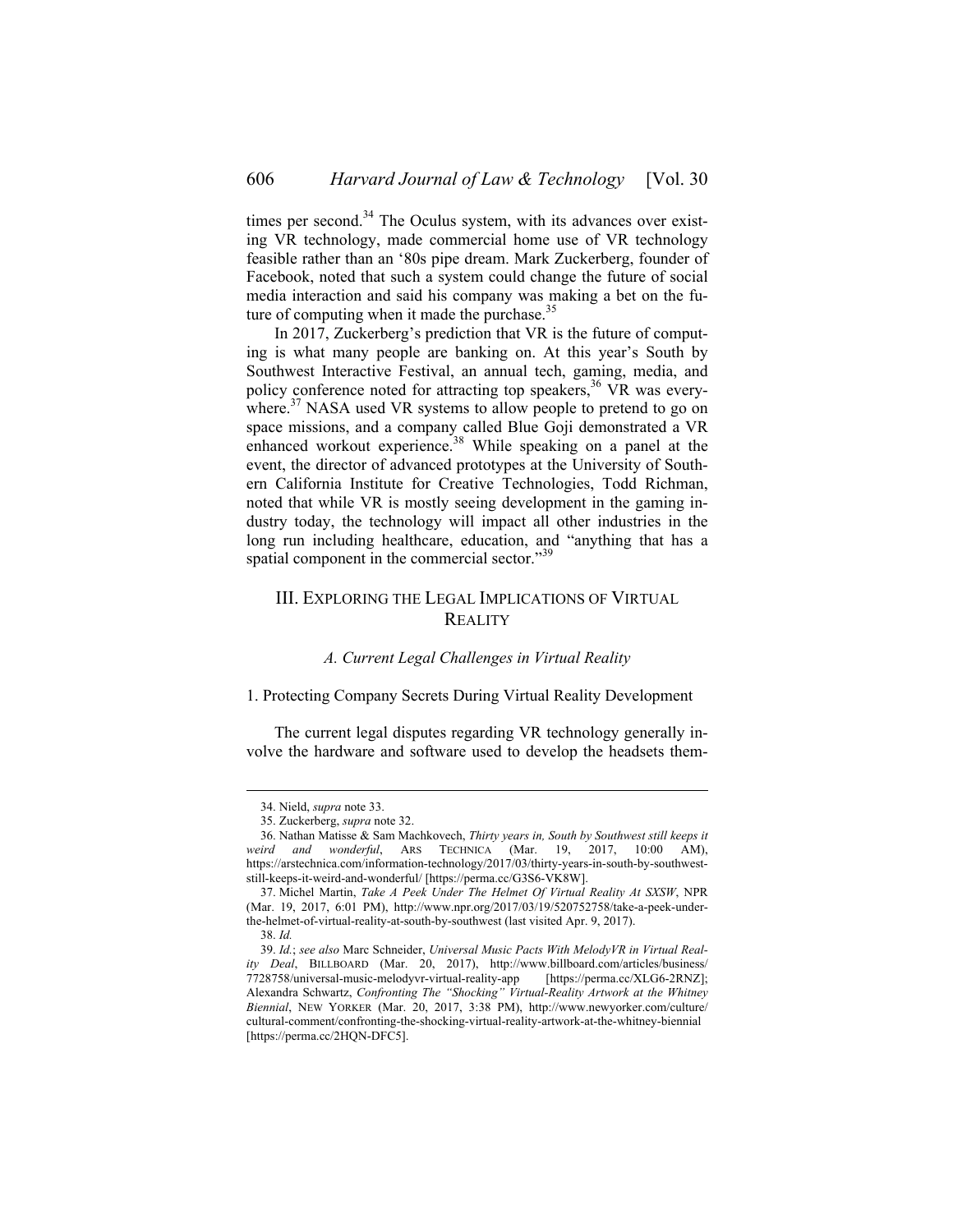selves and should act as cautionary tales to VR developers. Oculus's main legal battle in the nascent field of retail VR hardware is a reminder to other developers not to fall prey to common legal mistakes made by startup founders.<sup>40</sup> Specifically, Facebook and its subsidiary Oculus Rift, LLC ("Oculus") have been in legal battles with Total Recall Technologies ("Total Recall") over a breach of confidentiality regarding Total Recall's HMD,<sup>41</sup> and with ZeniMax Media Inc. and its subsidiary id Software LLC (collectively "ZeniMax") regarding trade secrets that may have been appropriated when former employees left to work for Oculus.<sup>42</sup> Like many startups, Oculus is being plagued by unclear agreements between founding partners and ambiguous confidentiality agreements that can affect the company's rights to the knowledge retained by some of its employees.<sup>4</sup>

In the case with Total Recall, Oculus founder Palmer Luckey had signed a nondisclosure, exclusivity, and payments agreement with one of Total Recall's general partners, Thomas Seidl, for exclusive rights to Luckey's designs for a head-mounted display.<sup>44</sup> Total Recall was formed with the goal of "developing a prototype of a head-mounted 3D display." <sup>45</sup> Seidl's agreement with Luckey provided that Total Recall would have exclusive use of Luckey's designs, with the company's specifications, in exchange for at least \$10,000 per year.<sup>46</sup> The agreement was meant to protect "Confidential Information," which included all the information that had "commercial value or other utility."<sup>47</sup> After Luckey sent a prototype to Seidl, Luckey announced the commercial development of his own head-mounted display, the "Rift."<sup>48</sup> Although Total Recall itself was never mentioned in the agreement, the court ruled that the partnership still had standing to sue as a third-party beneficiary of the agreement and as an undisclosed principal on behalf of which Seidl was acting.<sup>49</sup> Luckey argued that, even if Total Recall had standing, he had not breached the contract since the agreement had not taken full effect — he claimed that Total

 <sup>40.</sup> Richard Harroch & Richard N. Frasch, *10 Big Legal Mistakes Made by Startups*, FORBES (Oct. 3, 2013, 12:47 PM), http://www.forbes.com/sites/allbusiness/2013/10/03/biglegal-mistakes-made-by-start-ups/#558b8f10488f [https://perma.cc/JPB2-BNDV].

<sup>41.</sup> Amended Complaint, Total Recall Techs. v. Luckey, No. 3:15-cv-02281-WHA (N.D. Cal. Mar. 21, 2016), ECF No. 118.

<sup>42.</sup> Second Amended Complaint, ZeniMax Media Inc. v. Oculus VR, LLC, No. 3:14-cv-01849-K (N.D. Tex. May 20, 2016), ECF No. 610.

<sup>43.</sup> *See* Harroch & Frasch, *supra* note 40.

<sup>44.</sup> Total Recall Techs. v. Luckey, No. C 15-02281 WHA, 2016 U.S. Dist. LEXIS 5659, at \*1–2 (N.D. Cal. Jan. 16, 2016).

<sup>45.</sup> *Id.* 

<sup>46.</sup> *Id.* at \*3–4.

<sup>47.</sup> *Id.* at \*3.

<sup>48.</sup> *Id.* at \*5.

<sup>49.</sup> *See id.* at \*8–13.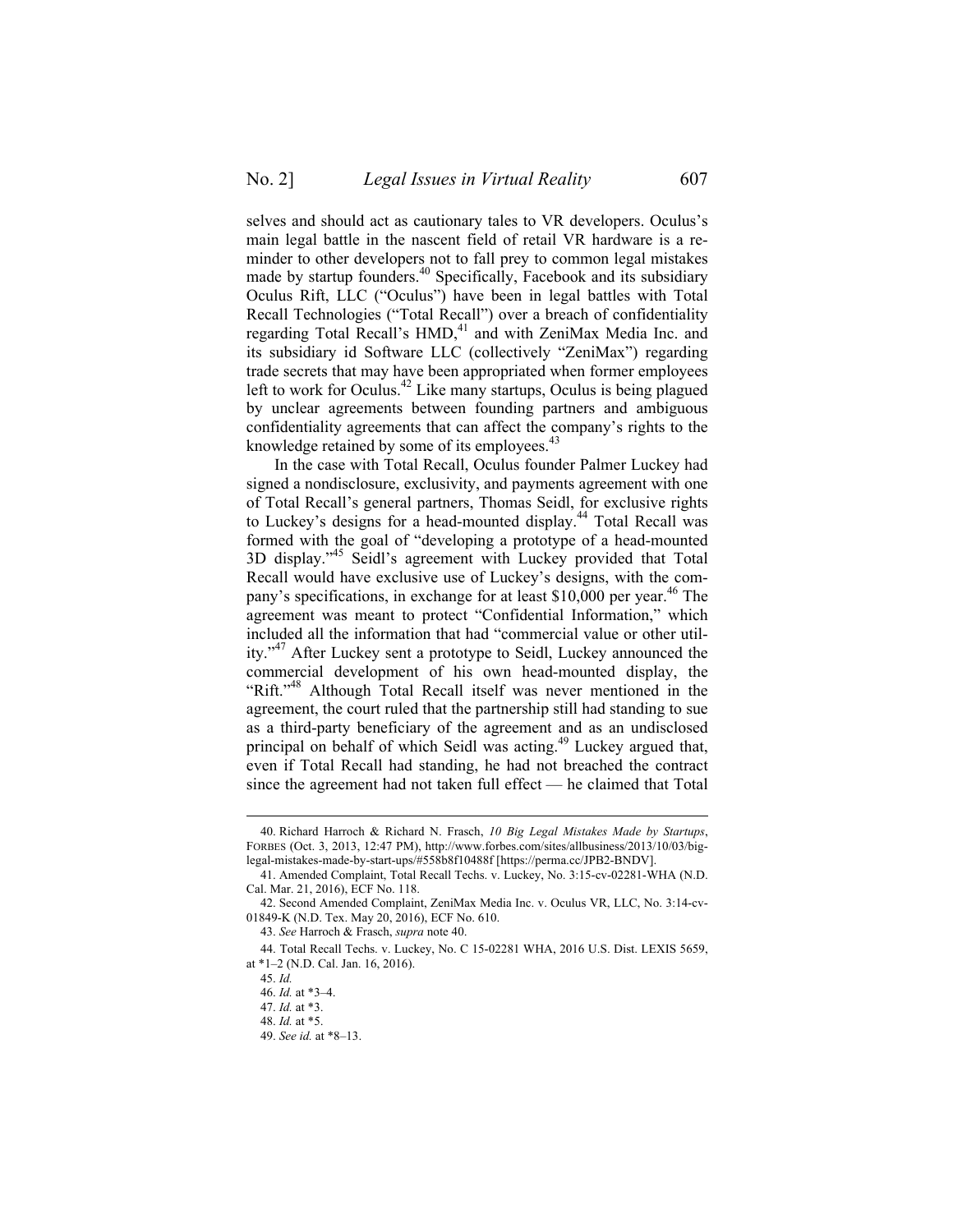Recall had not performed its part of the agreement and therefore had not triggered the exclusivity clause.<sup>50</sup> Luckey also contended that the agreement violated California's laws prohibiting covenants not to compete.<sup>51</sup> While Total Recall brought a number of other claims, including violation of an implied covenant of good faith, constructive and actual fraud, and conversion,<sup>52</sup> this case highlights the necessity of drafting clear contracts to support clients who are working in conjunction with other developers to produce cutting-edge products.<sup>53</sup>

 This case also shows the need to advise clients on what promises they should and should not make in casual communication with developers or hardware producers. Total Recall asserted fraud against Luckey based on an alleged conversation in which Seidl gave permission to Luckey to open source the prototype, after which Luckey proceeded to commercialize it.<sup>54</sup> The claims based on ambiguous language in formal agreements or casual conversations may have gone away if the agreement between Luckey and Seidl was drafted clearly. Ultimately, the case was dismissed on other grounds on March 9, 2017.<sup>55</sup>

The ZeniMax case teaches similar lessons. There, ZeniMax alleged, among other things, that the defendants misappropriated trade secrets, infringed its copyrights, breached a contract between Luckey and the company, engaged in unfair competition, and tortiously interfered with the prior contract.<sup>56</sup> In response, the defendants argued that all of the contractual claims rested on an unenforceable nondisclosure agreement; the agreement itself supposedly left the proper purpose of the confidential information undefined.<sup>57</sup> According to the defendants, this meant that the nondisclosure agreement could not have bound Luckey, nor could it have bound Oculus, which was created after the agreement was signed.<sup>58</sup> Although the court denied the defendants'

 <sup>50.</sup> *See id.* at \*13–14.

<sup>51.</sup> *See id*. at \*15–16.

<sup>52.</sup> *Id.* at \*6–7.

<sup>53.</sup> *Cf. id.* at \*15 (discussing "grammatical defect" and ambiguity).

<sup>54.</sup> *See id.* at \*24–27.

<sup>55.</sup> The Northern District of California dismissed the action because Ron Igra, one of the partners of Total Recall Technologies, never brought proof that the action on behalf of the partnership had ever been properly authorized; Seidl in fact never authorized or ratified the lawsuit. Total Recall Techs. v. Luckey, No. C 15-02281 WHA, 2017 WL 930788, at \*4 (N.D. Cal. Mar. 9, 2017).

<sup>56.</sup> Second Amended Complaint, *supra* note 42, at 44–52.

<sup>57.</sup> Defendants Oculus VR, LLC and Palmer Luckey's Motion to Dismiss Counts 1, 3, and 6, and in the Alternative to Dismissing Count 1, Motion for Order Requiring Identification of Trade Secrets with Particularity, and Memorandum of Law in Support of Motion at 1–2, ZeniMax Media Inc. v. Oculus VR, LLC, No. 3:14-cv-01849-K (N.D. Tex. May 20, 2016), ECF No. 45.

<sup>58.</sup> *Id.*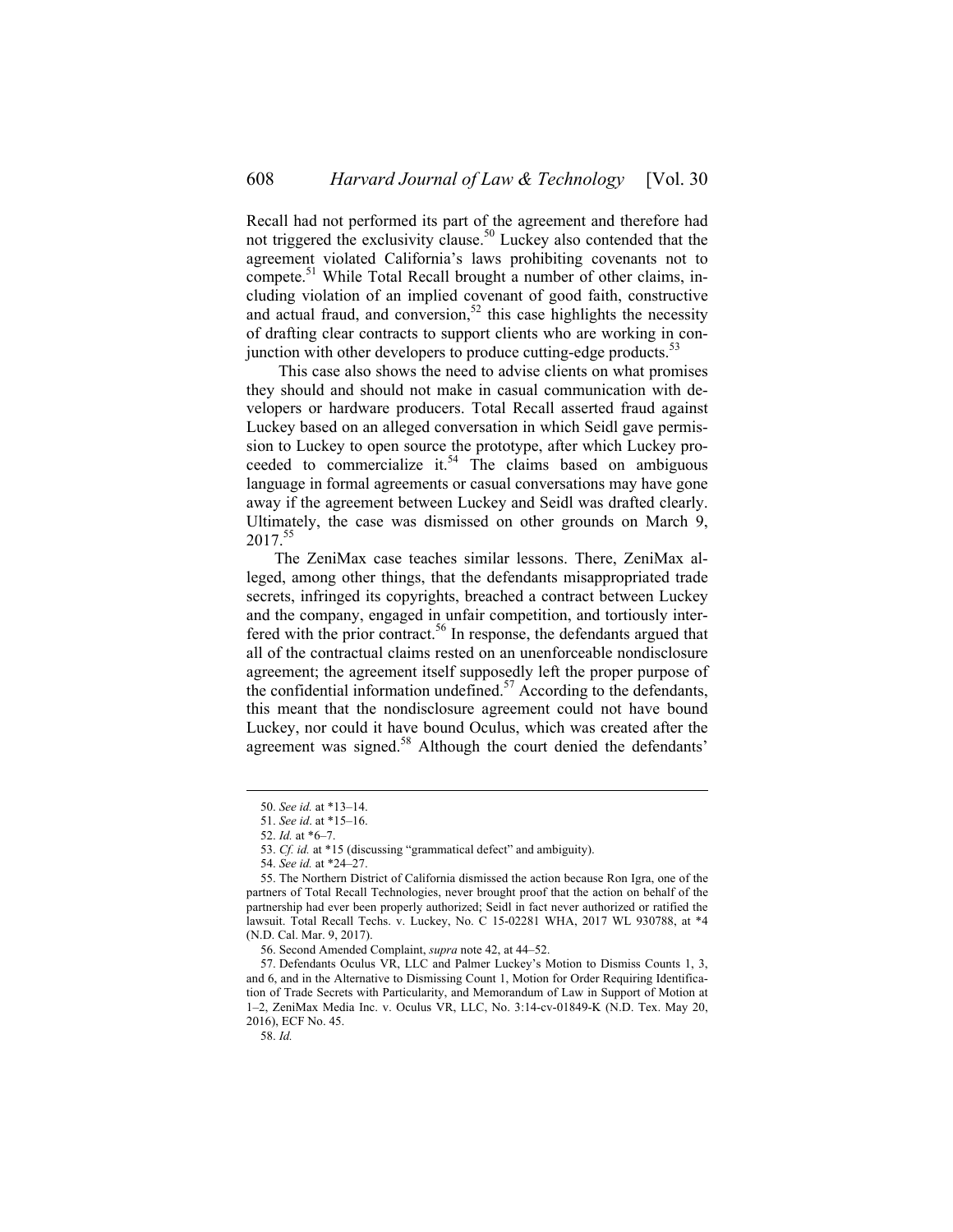motion to dismiss the claims based on these allegations,<sup>59</sup> a clearer agreement could have strengthened the position of either the defendant or plaintiff. This case had serious financial ramifications for Oculus and Facebook since a jury awarded ZeniMax half a billion dollars after it found that Oculus and Oculus's executives had breached the nondisclosure agreement, infringed the company's copyrights, and committed false designation.<sup>60</sup>

Although statutes and the common law may protect a startup's secrets, confidentiality agreements are vital in that they clarify which information is proprietary, define the scope of its use, and impress upon employees their obligation to protect and preserve confidentiality.<sup>61</sup> In a field like VR where the proprietary goods are still being developed, lawyers must be even more cognizant of the language used in such agreements. Agreements must be open enough to allow innovation, yet still stringent in outlining what information employees are not permitted to share during and after their employment with the company. Labeling information as confidential or as a trade secret "does not conclusively establish that the information satisfies the definition of a trade secret" without other factors that reflect the information's value and show that the information could not otherwise be obtained.<sup>62</sup> It will take strategic thinking to write contracts that effectively protect what may constitute billion-dollar VR technology.

A more distinctive feature of the Oculus/Facebook arrangement is the technology's crowdfunded origins. Fully immersive VR has existed for decades, but most past attempts to develop the technology were too large, too costly, or too fantastical to make it feasible.<sup>63</sup> But Oculus changed this by raising \$2,437,429 on the Kickstarter crowdfunding platform after being named one of the best products at the

 <sup>59.</sup> Order, ZeniMax Media Inc. v. Oculus VR, LLC, No. 3:14-cv-01849-P (N.D. Tex. July 27, 2015), ECF No. 190; Brian Crecente, *Judge Denies Motion to Dismiss in ZeniMax, Oculus VR Lawsuit*, POLYGON (Aug. 11, 2015, 2:06 PM), http://www.polygon.com/ 2015/8/11/9132245/oculus-rift-lawsuit-motion-to-dismiss-denied [https://perma.cc/VX9V-XD52].

<sup>60.</sup> Court's Charge to the Jury and Jury Verdict, *ZeniMax*, No. 3:14-01849-K, ECF No. 914; Adi Robertson, *Oculus Ordered to Pay \$500 million in ZeniMax lawsuit,* VERGE (Feb. 1, 2017, 3:37 PM), http://www.theverge.com/2017/2/1/14442212/facebook-oculus-zenimaxvr-lawsuit-verdict-palmer-luckey [https://perma.cc/PNU4-XQKV].

<sup>61.</sup> LEE R. PETILLON, ROBERT JOE HULL & MARK T. HIRAIDE, REPRESENTING START-UP COMPANIES § 9:47, Westlaw (database updated Dec. 2015).

<sup>62.</sup> Jonathan Rubens, *Early-Stage IP Protection: A Primer and Overview for Working with the Startup*, BUS. L. TODAY, July 2016, at 1, 1, http://www.americanbar.org/content/ dam/aba/publications/blt/2016/07/ip-protection-201607.authcheckdam.pdf [https://perma.cc/PGU2-U2ZX].

<sup>63.</sup> *See* Stephen Goldmeier, *7 Failed Virtual Reality Technologies*, I09 (June 5, 2009), https://io9.gizmodo.com/5280347/7-failed-virtual-reality-technologies [https://perma.cc/FJX7-W7E7].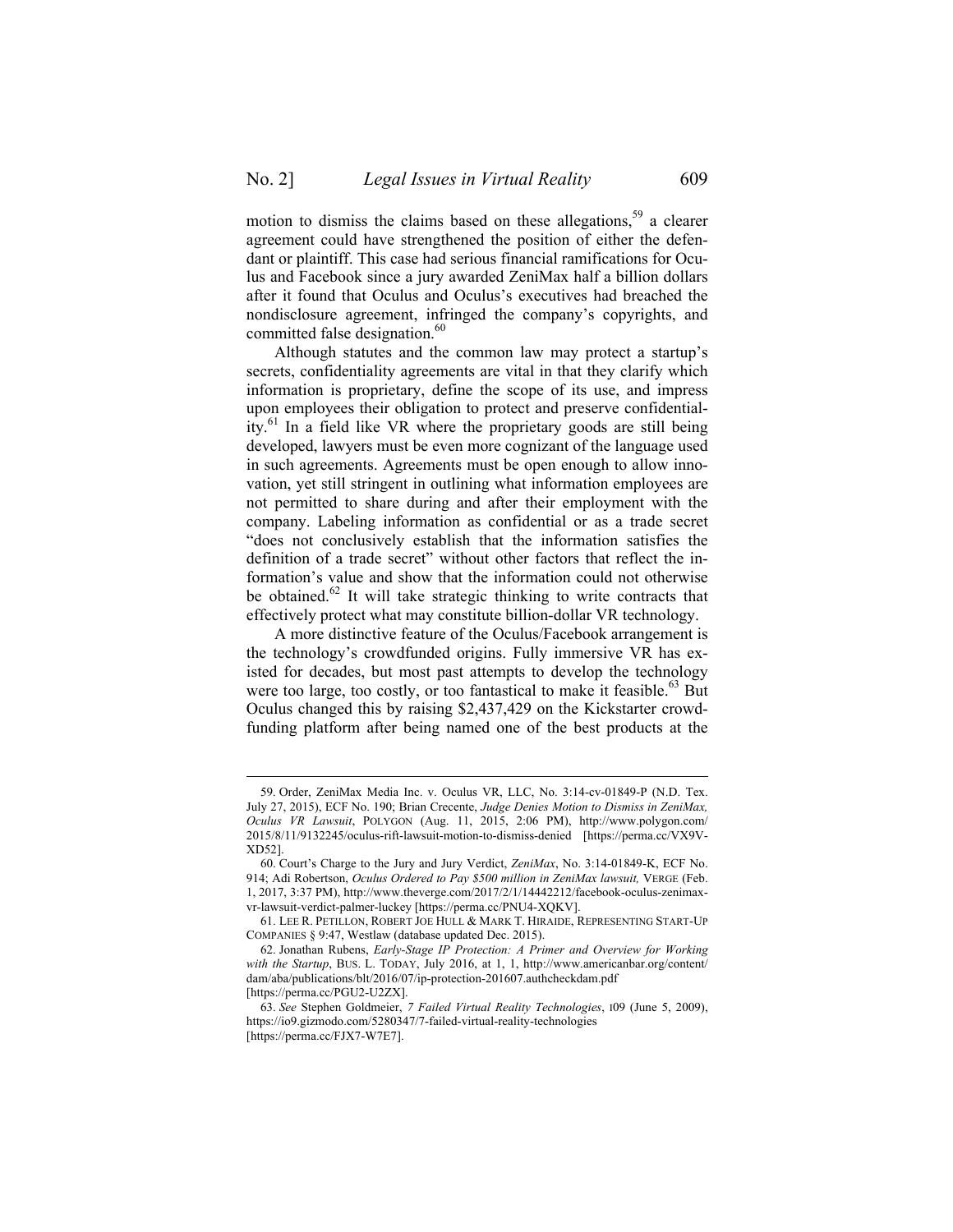2012 Electronic Entertainment Expo. $<sup>64</sup>$  It is not surprising that Oculus</sup> started there given that traditional investors had little reason to think Oculus would bring pivotal changes to the field in light of VR's long but thus far non-commercially viable history.<sup>65</sup> And the crowdfunding success of Oculus and other big-name hardware companies — for example, the Pebble watch — has made similar start-ups turn more and more to backers rather than traditional investors for early stage capital.<sup>66</sup> With the passage of the Jumpstart Our Business Startups Act ("JOBS Act") in April 2012, backers can be investors.<sup>67</sup> Although the distinction between the two labels may be opaque, individuals falling into each category play different roles in providing capital to a company. While a backer may choose to provide a small amount of funds to a project to generally support the creative endeavor in exchange for early access to the good or service or a branded gift, investors provide funds in order to receive equity in a company.<sup>68</sup> With the JOBS act, individuals who would be able only to invest a small amount may now obtain a financial stake in a company they support.<sup>69</sup> The Act permits "securities-based crowdfunding" where "a large number of individuals [can] contribut[e] small amounts of capital to fund a company in exchange for the company's securities."<sup>70</sup>

Some argue that this shift in financing is a boon to hardware startups, even going so far as to call backer-funded projects preferable to gaining capital from traditional angel investors and venture capitalist

 <sup>64.</sup> Oculus, *Oculus Rift: Step into the Game*, KICKSTARTER, https://www.kickstarter.com/projects/1523379957/oculus-rift-step-into-the-game [https://perma.cc/Q53Z-GTUT].

<sup>65.</sup> Adi Robertson & Michael Zelenko, *Voices from A Virtual Past*, VERGE, http://www.theverge.com/a/virtual-reality/oral\_history (last visited May 6, 2017).

<sup>66.</sup> Matt Ward, *Why Hardware Startups Should Screw VC and Go Straight to Crowdfunding*, VENTURE BEAT (Nov. 29, 2014), http://venturebeat.com/2014/11/29/whyhardware-startups-should-screw-vc-and-go-straight-to-crowdfunding/ [https://perma.cc/ HE8X-HL2U].

<sup>67.</sup> Edmund W. Kitch, *Crowdfunding and an Innovator's Access to Capital*, 21 GEO. MASON L. REV. 887, 891–92 (2014).

<sup>68.</sup> *See* Vann Alexandra Daly, *Investors vs. Backers: Crowdfunding for Equity*, BIG THINK, http://bigthink.com/the-crowdsourceress/investors-vs-backers-crowdfunding-forequity [https://perma.cc/Z2NJ-MTA6].

<sup>69.</sup> *Id.*

<sup>70.</sup> Nicholas Herdrich, *Just Say No to Crowdfunding*, 6 U. PUERTO RICO BUS. L.J. 157, 158 (2015); 1-4 Federal Securities Act of 1933 § 4.01 (2017) ("Section 4(a) of the Securities Act provides that the requirements of Section 5 shall not apply to: . . . (6) Transactions involving the offer and sale of securities by an issuer through "crowdfunding[.]"); 1-4 Federal Securities Act of 1933 § 4.10 (2017) ("The JOBS Act created a new federal exemption from registration requirements for . . . crowdfunding to an unlimited number of investors, without any investor qualifications other than a limit on the amount of money one may invest in relation to his or her income and net worth.").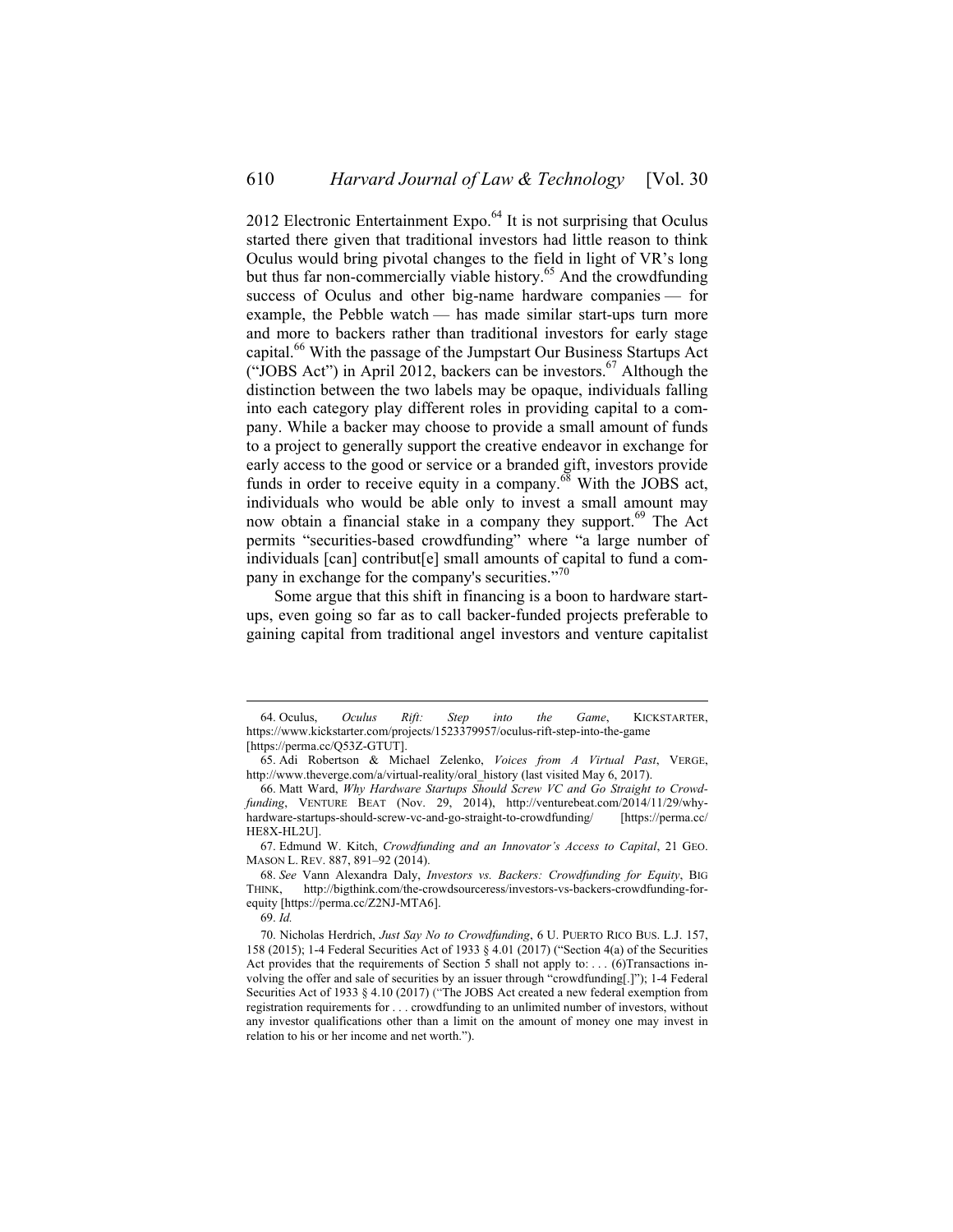firms, which comes at the cost of losing control of one's business.<sup>71</sup> But Kickstarter campaigns and other crowdfunded investments pose their own distinct problems. With regard to Kickstarter campaigns, hardware companies often give the "promise of an opportunity or good related to the project being funded along with any utility [backers] may derive from feeling like they are part of the creative process or supporting the person or project they have committed to fund."<sup>72</sup> Breaking such a promise may constitute fraud that will trigger charges from the Federal Trade Commission ("FTC").<sup>73</sup> On the other hand, crowdfunded investments enabled by the JOBS Act may scare away angel investors and venture capitalists from future rounds since it may be a sign that the start-up was unable to raise money from an established investor.<sup>74</sup> Further, the requirements of the JOBS Act may be overly burdensome for early-stage start-ups which might have been found unsustainable if professional investors had vetted them.<sup>75</sup>

The next concern is what non-legal obligations a company will have to backers from these alternative forms of funding. With Oculus, the company produced a state-of-the-art VR peripheral funded by backers that was later acquired by a major tech conglomerate for millions above the original crowdfunding goal. Oculus's sale to Facebook for over \$2 billion two years after its successful Kickstarter campaign for \$2.5 million caused some backlash among the company's early supporters.<sup>76</sup> Although Oculus had carried out its Kickstarter promise to all of its backers, in January 2016 in response to this backlash, the company decided to give all those who originally provided higher tiers of funds to the campaign an ad hoc freebie bundle (valued at over \$275), including the first commercial release of its Rift headset.<sup>77</sup> Oculus, however, was never obligated to provide such

 <sup>71.</sup> Kathryn Judge, *The Future of Direct Finance: The Diverging Paths of Peer-To-Peer Lending and Kickstarter,* 50 WAKE FOREST L. REV. 603, 629–30 (2015).

<sup>72.</sup> *Id.*

<sup>73.</sup> Anne Flaherty, *Federal Regulators Go After Crowdfunding Scams on Kickstarter and GoFundMe*, PBS NEWSHOUR (June 11, 2015), http://www.pbs.org/newshour/rundown/ federal-regulators-go-crowdfunding-scams-kickstarter-gofundme/ [https://perma.cc/RD75- LLXV]; Ben Popper, *FTC Announces It Will Go After Scummy Kickstarter Projects that Steal Backers' Money*, VERGE (June 11, 2015), http://www.theverge.com/2015/6/11/ 8765557/ftc-kickstarter-deceptive-fraud-doom-that-came-atlantic-city

<sup>[</sup>https://perma.cc/W5V8-DLJ7].

<sup>74.</sup> Herdrich, *supra* note 70, at 169.

<sup>75.</sup> *Id.* at 171 ("Under the JOBS Act, an early-stage business has to provide an offering memorandum and audited financials, which will require the help of attorneys and accountants. Once fully implemented by the SEC, these initial reporting requirements may prove prohibitive, especially for smaller rounds of funding.").

<sup>76.</sup> *Id.*

<sup>77.</sup> Alex Hern, *Oculus Responds to Kickstarter Criticism with Free Headsets*, THE GUARDIAN (Jan. 6, 2016), https://www.theguardian.com/technology/2016/jan/06/oculusrift-kickstarter-free-headsets-virtual-reality [https://perma.cc/9BL4-RMWR].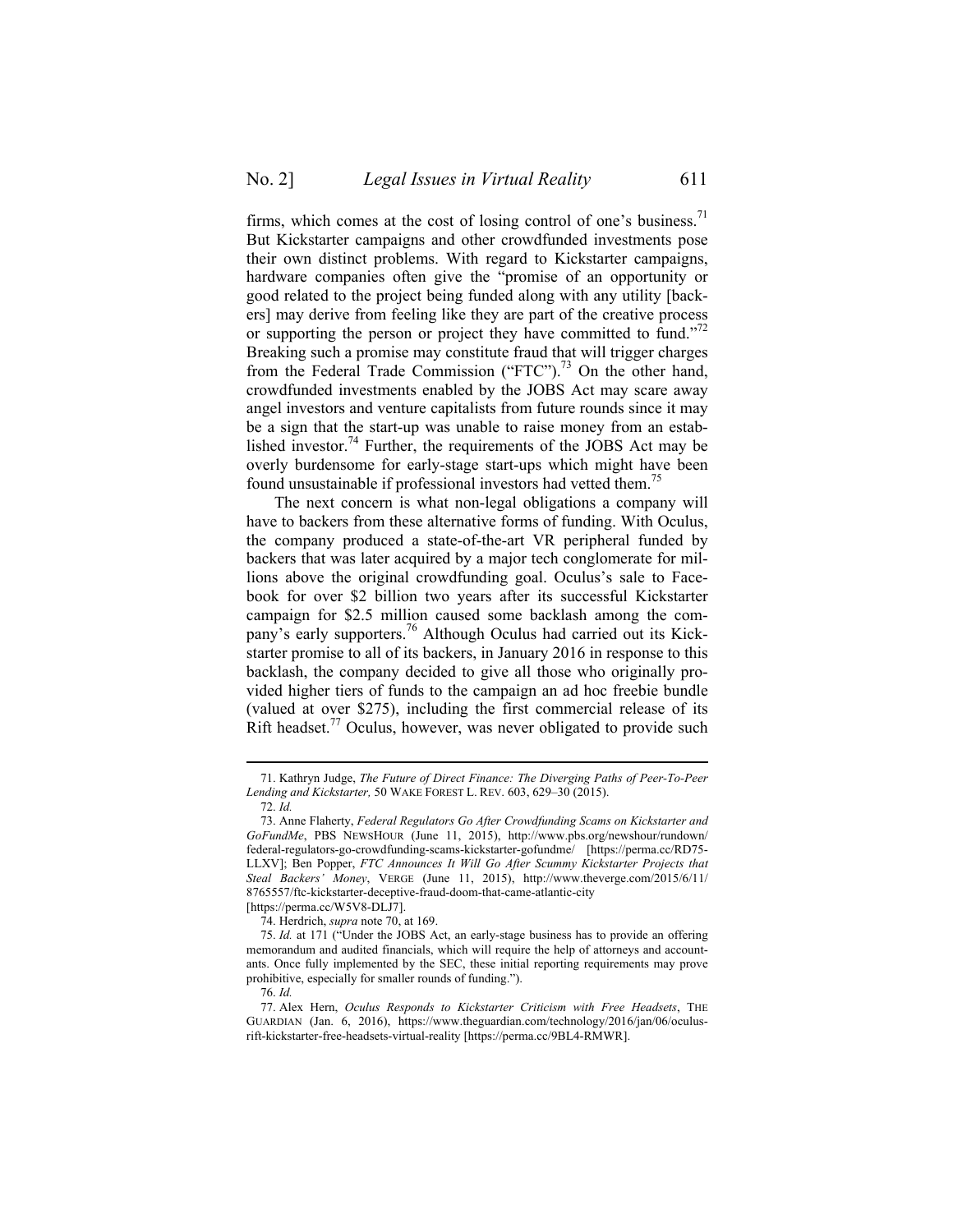a gift to backers, nor does obtaining crowdfunding preclude a company from being bought by a different company.<sup>78</sup>

Between the FTC charges and Oculus's decision to provide another freebie to backers after it was scrutinized post-acquisition, it is clear that legal and non-legal obligations that crowdfunded companies owe to backers remain to be disputed and potentially clarified in court.<sup>79</sup> This indicates that VR start-ups and their lawyers must not only be vigilant against the common legal mistakes that plague early stage start-ups, but also mindful of the promises that companies make and the requirements that companies must meet to take advantage of crowd-based funding.

### 2. Intellectual Property Rights in Virtual Reality

Beyond start up concerns, there are also several opportunities for goods and brands to be exploited through exposure in  $VR$ .<sup>80</sup> Take for example the Mount Everest VR climbing experience mentioned before.<sup>81</sup> While the game developers can choose not to brand the gear used in the game, in their efforts to make the experience more authentic, they could create virtual replications of real equipment used to climb the mountain, such as North Face's Prophet  $52$  pack<sup>82</sup> and Black Diamond's Sabretooth crampons.<sup>83</sup> With the ubiquity of virtual environments, if not immersive VR, one scholar has already predicted that intellectual property law "will make a smooth expansion into a virtual reality environment because of legislative foresight, the current trend to expand the scope of protected interests, and the probability of using a virtual reality environment for commerce."<sup>84</sup> In thinking about how to protect themselves from direct or secondary liability, VR platform providers should look to best practices adopted by other game and app ecosystems such as Google Play, Steam, and iOS since they also stand as proprietary distribution channels for content made by

 <sup>78.</sup> *See id.*

<sup>79.</sup> *See* Lucas E. Buckley et al., *The Intersection of Innovation and the Law How Crowdfunding and the On-Demand Economy Are Changing the Legal Field*, WYO. LAW., Aug. 2015, at 36, 40.

<sup>80.</sup> *See Total Recall*, *supra* note 33; *accord ZeniMax*, *supra* note 41; Oculus, LLC v. Oculus VR, Inc., 2015 U.S. Dist. LEXIS 74666 \*51 (C.D. Cal. 2015) (finding no likelihood of confusion between the plaintiff's and defendant's trademarks).

<sup>81.</sup> *See* Gaudiosi, *supra* note 7.

<sup>82.</sup> Stephen Regenold, *Everest Climbing Gear: Hillary to Hilaree*, NATIONAL GEOGRAPHIC (2012), http://adventure.nationalgeographic.com/adventure/everest/gearedmund-hillary-hilaree-oneill/#/sir-edmund-hillary-gear\_49924\_600x450.jpg [https:// perma.cc/F7YS-ZANL].

<sup>83.</sup> *Id.* 

<sup>84.</sup> Timir Chheda, *Intellectual Property Implications in a Virtual Reality Environment*, 4 J. MARSHALL REV. INTELL. PROP. L. 483, 484 (2005).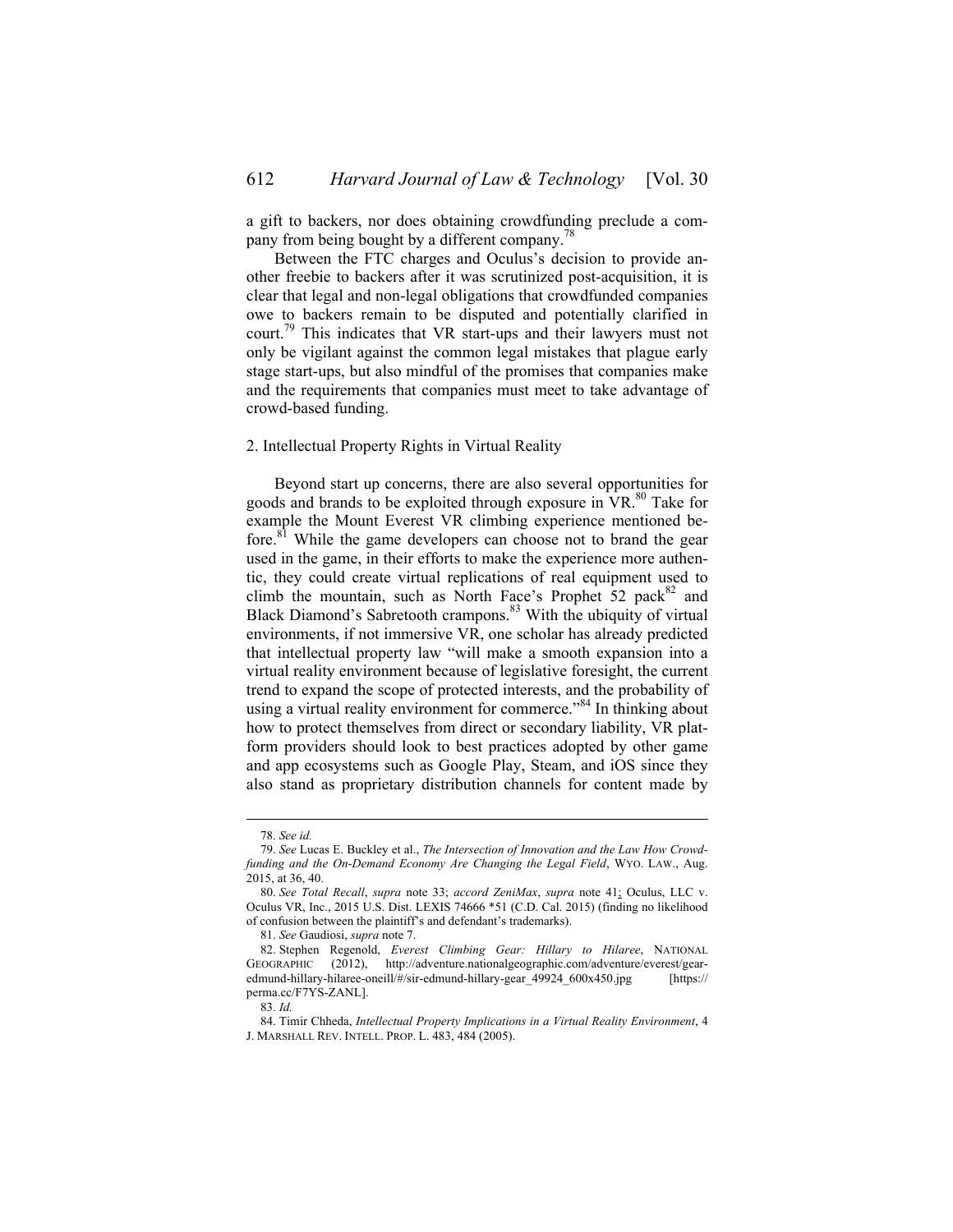individual developers.<sup>85</sup> Content developers could be held directly liable for intellectual property theft and may even be held secondarily liable if they allow users to create and store content within their worlds.<sup>86</sup> Rather than allowing a client to make itself vulnerable to an infringement suit, VR platform providers and developers need to know the risks of having unauthorized real-world objects in virtual reality.

#### *i. Patent Rights*

Patents allow an inventor to prevent others from making, using, selling, offering for sale, and importing a claimed invention for a limited period of time if the invention is found to be useful, novel, and nonobvious to a person having ordinary skill in the  $art.^{87}$  If such a claimed invention is used, made, or sold without authorization, the patent owner may sue for infringement.<sup>88</sup> But does replicating a product in a VR environment without authorization infringe upon an owner's patent rights?

In some circumstances, such an action may explicitly infringe upon a claimed invention. Notably, in order to protect their clients' work, some patent attorneys have added language to patent applications that would extend preclusive rights to computer embodiments of their clients' work.<sup>89</sup> Attorney James Gatto suggests that attorneys write more than one patent or claim set to protect their clients' work in digital spaces. <sup>90</sup> For those considering recreating inventions in VR, it is worthwhile to be conscious of the changing ways that patents are or will be written to accommodate VR's growing prevalence. Patent owners might also use the doctrine of equivalents, which permits an owner to sue for the use, production, or sale of a good that carries out a substantially similar function in a substantially similar way with a

 <sup>85.</sup> *See Game Distribution*, MOZILLA DEVELOPER NETWORK, https://developer.mozilla.org/en-US/docs/Games/Publishing\_games/Game\_distribution [https://perma.cc/S6PP-UBBQ]; Maria Korolov, *Five Leading VR Ecosystems*, HYPERGRID BUS. (Dec. 17, 2015), http://www.hypergridbusiness.com/2015/12/five-leading-vrecosystems/ [https://perma.cc/UB6F-ZRWU].

<sup>86.</sup> *See infra* notes 136 and 137 (alludes to the DMCA information).

<sup>87.</sup> *See* Rubens, *supra* note 62, at 4.

<sup>88.</sup> *See* 35 U.S.C. § 271(a)–(d) (2012).

<sup>89.</sup> Thai Phi Le, *More Than Just a Game*, DC BAR: WASH. LAW. (May 2013), https://www.dcbar.org/bar-resources/publications/washington-lawyer/articles/may-2013 virtual-game.cfm [https://perma.cc/NL54-C3WS] ("With these issues in mind, when Dannenberg works on a patent application, he includes language regarding a computer embodiment of the product, if applicable.").

<sup>90.</sup> *Id.* ("James Gatto . . . agrees. 'If you're dealing with virtual goods . . . it's important to understand how to write your patent,' he says. 'You might need to have two patents instead of one. . . . [The functionality of a virtual good] may be different than the functionality of a[n] [analogous] real-world product . . .'").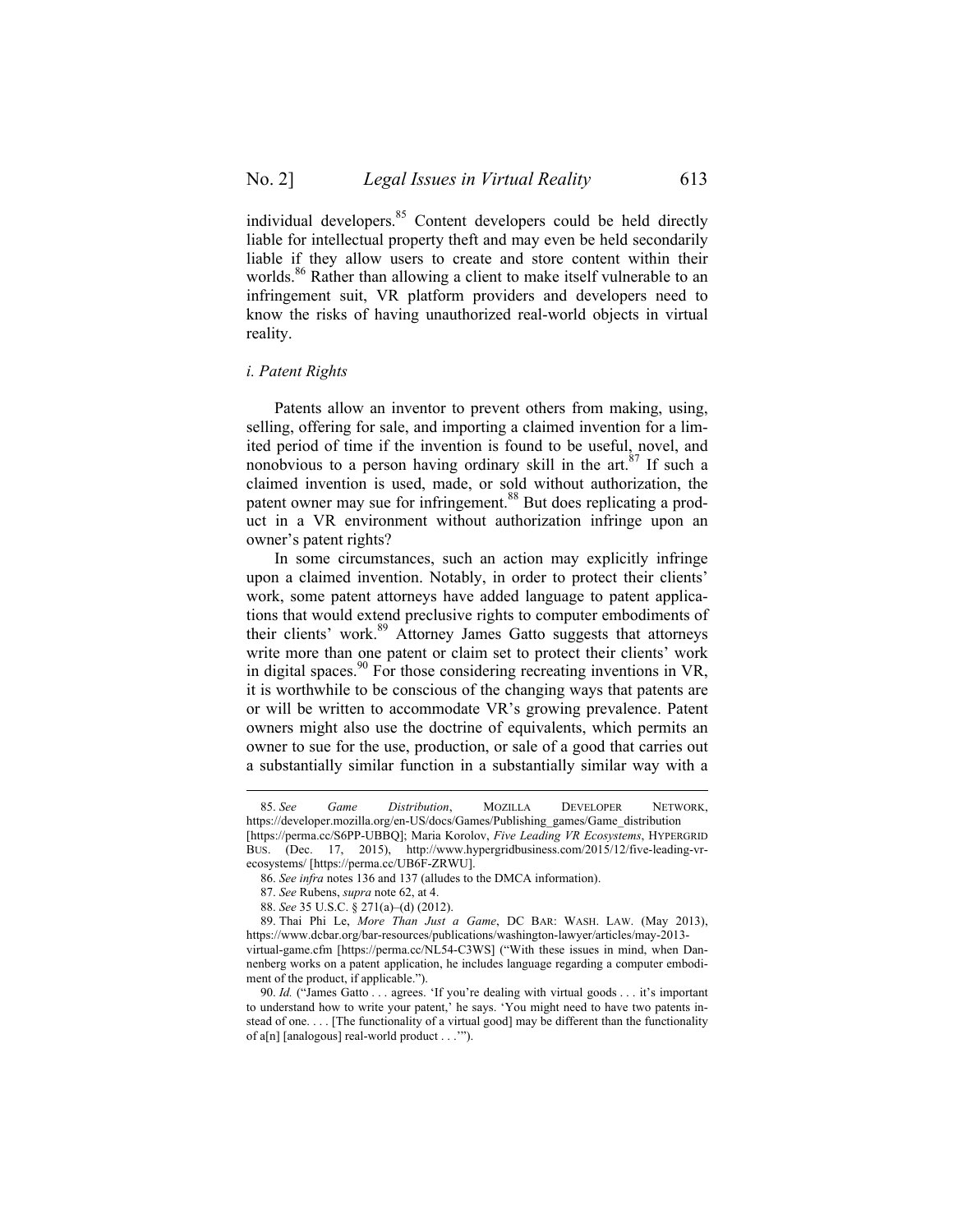substantially similar result to her claimed invention,  $91$  to allege that a VR good is infringing upon a claimed invention.<sup>92</sup> While some may think that a virtual representation of an invention should be considered an entirely separate entity, if the good operates the same way and simulates the laws of physics, it may only be "trivially" different before a court of law and thus infringing. $93$ 

VR ecosystem owners or content producers (if they allow their users to create digital goods within their services) should look to contract law to protect themselves from secondary inducement infringement liability.<sup>94</sup> VR ecosystem owners must take care to outline in their terms of service that content developers may not reproduce patented goods in VR without obtaining proper permission.<sup>95</sup> Although an explicit clause to that effect (rather than representations that a developer will not violate another's rights) would be a new addition to terms of service, courts will generally enforce these agreements if existing users of the digital platform agree to terms of use that sufficiently put them on notice.<sup>96</sup> Platform owners and content producers could even leverage the immersive nature of VR to affirmatively put users on notice of what they can and cannot do. For example, users could virtually read the terms of use like a book before they start a game, play a mini-game where the users seek the most salient portions of the terms hidden in a 3D space, or use the platform in a variety of other creative manners.

#### *ii. Trademark Rights*

VR content developers may have greater protections in a trademark infringement suit. A trademark is any "word, name, symbol, or device" that has been used or is intended to be used to distinguish one manufacturer's or seller's goods from another's goods or services.<sup>97</sup>

 <sup>91.</sup> *Id.* 

<sup>92.</sup> *See* Chheda, *supra* note 84, at 492.

<sup>93.</sup> ROSS A. DANNENBERG & STEVE MORTINGER, COMPUTER GAMES AND VIRTUAL WORLDS: A NEW FRONTIER IN INTELLECTUAL PROPERTY LAW 128 (2011).

<sup>94.</sup> 35 U.S.C. § 271(b) (2012); *Contributory Infringement*, LEGAL INFORMATION INSTITUTE, https://www.law.cornell.edu/wex/contributory\_infringement [https://perma.cc/ E888-2LUJ].

<sup>95.</sup> *Infra* note 117.

<sup>96.</sup> *See* Long v. Provide Commerce, Inc., 200 Cal. Rptr. 3d 117, 123–26 (Cal. Ct. App. 2016); Hannah Ji, *On My Terms: The Key to Designing an Enforceable Digital Agreement*, BYTE BACK (May 19, 2016), http://www.bytebacklaw.com/2016/05/on-my-terms-the-keyto-designing-an-enforceable-digital-agreement/ [https://perma.cc/4G9F-9UB4]; Rich Reese, *Appellate Court Addresses Enforceability of Website "Terms of Use" Under Browsewrap Agreements*, LINCOLN, GUSTASON & CERCOS, LLP (Apr. 7, 2016), http://www.lgclawoffice.com/appellate-court-addresses-enforceability-of-website-terms-ofuse-unde [https://perma.cc/S9L8-SQ75].

<sup>97.</sup> 15 U.S.C. § 1127 (2012) (defining the term "trademark").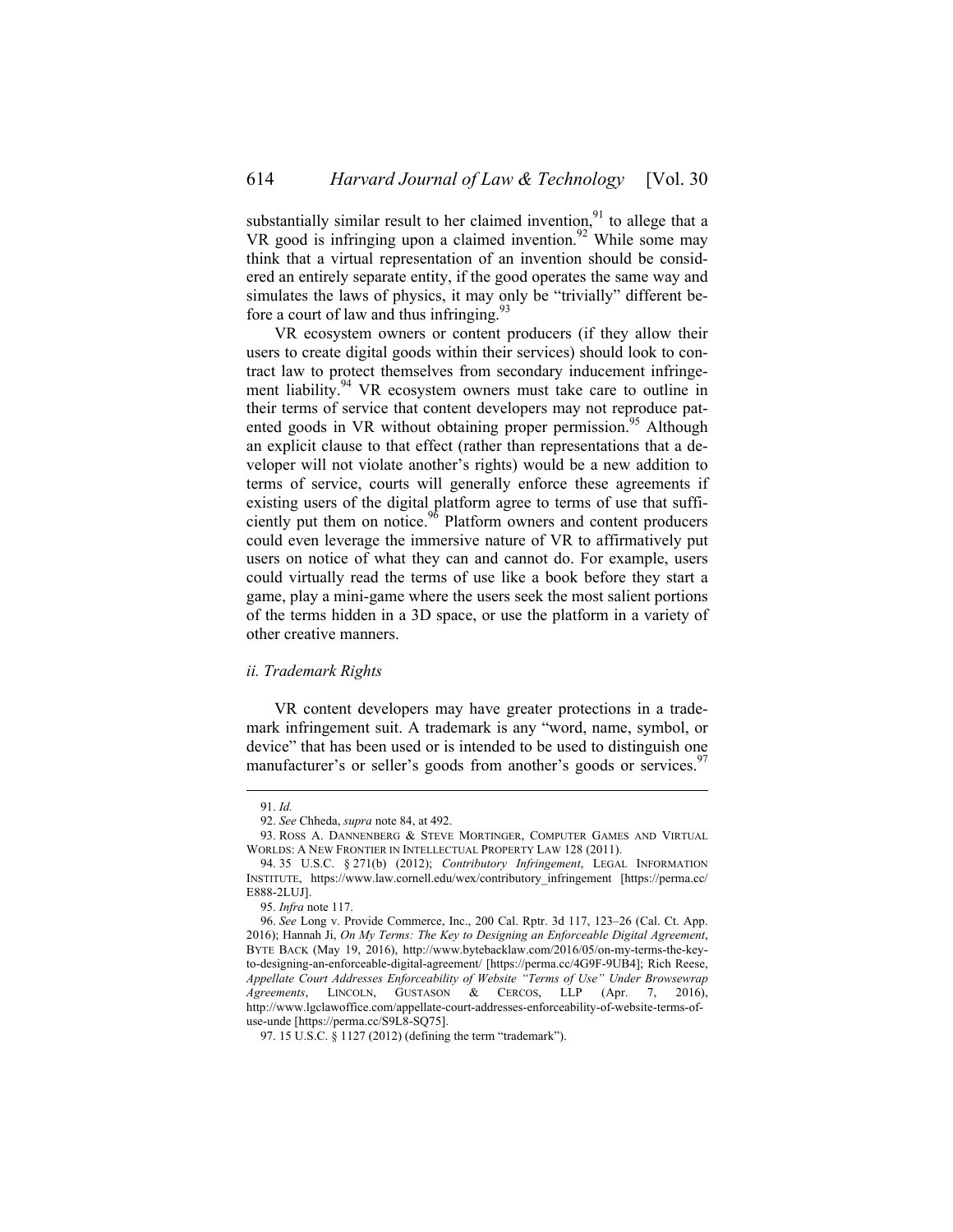For example, the word "Apple" is a registered trademark for computers, software, and computer peripherals for the manufacturer, Apple, Inc.98 One has infringed another's trademark when she has used a reproduction of the other's mark in commerce or attached such a reproduction to the packaging of her goods in a manner that is likely to cause confusion or deceive a customer as to the source of the good.<sup>99</sup>

Although it may seem like the replication of a mark should clearly be infringing, a trademark owner may have a difficult time asserting that infringement has occurred for three reasons. First, the replication of the mark may constitute a permissible parody. A parody is "a simple form of entertainment conveyed by juxtaposing the irreverent representation of the trademark with the idealized image created by the mark's owner."<sup>100</sup> When a defendant is charged with trademark infringement, she may claim that her use of the mark will not cause confusion because an evaluation of the mark fails trademark law's traditional multi-factor test to determine confusion and a reasonable viewer would not think the mark owner was the source of the parodying good. $101$ 

Currently, claims of parody generally prevail over the rights of the trademark owner if such a work garners First Amendment protection as speech.<sup>102</sup> It is worth initially noting that video games as a whole garner First Amendment protection because they communicate ideas through literary devices.<sup>103</sup> This same protection extends to parodies in virtual environments and will likely extend generally to VR content. In *E.S.S. Entertainment v. Rock Star Videos, Inc.*, the owner of a nude dancing club called "Play Pen" sued the publisher of the popular "Grand Theft Auto" video game series for trade dress infringement under § 43(a) of the Lanham Act for creating a parody of the club within one of its games. <sup>104</sup> The Ninth Circuit affirmed the grant of summary judgment in favor of the defendants, holding that

 <sup>98.</sup> *Apple Trademark List*, APPLE, https://www.apple.com/legal/intellectual-property/ trademark/appletmlist.html [https://perma.cc/D6U4-K2GZ].

<sup>99.</sup> *See* 15 U.S.C. § 1114(1) (2012).

<sup>100.</sup> Louis Vuitton Malletier, S.A. v. My Other Bag, Inc., 156 F. Supp. 3d 425, 434–35 (S.D.N.Y. 2016), *aff'd*, No. 16-241-CV, 2016 WL 7436489 (2d Cir. Dec. 22, 2016).

<sup>101.</sup> *See id.* at 441; *see also* Roberto Ledesma, *The Parody Defense Is Dead. Long Live the Parody Defense!*, EVERYTHINGTRADEMARKS.COM (July 19, 2015) (noting the success of parody defenses in court and that such defenses arise when the parody is alleged to cause consumer confusion or as an affirmative defense to a trademark dilution claim), https://everythingtrademarks.com/2015/07/19/the-parody-defense-is-dead-long-live-theparody-defense/ [https://perma.cc/LQ3U-W7EZ].

<sup>102.</sup> *See* William McGeveran, *The Imaginary Trademark Parody Crisis (and the Real One)*, 90 WASH. L. REV. 713, 753 (2015).

<sup>103.</sup> Brown v. Entm't Merchs. Ass'n, 564 U.S. 786, 790 (2011).

<sup>104.</sup> *See* E.S.S. Entm't 2000, Inc. v. Rock Star Videos, Inc., 547 F.3d 1095, 1095–98 (9th Cir. 2008).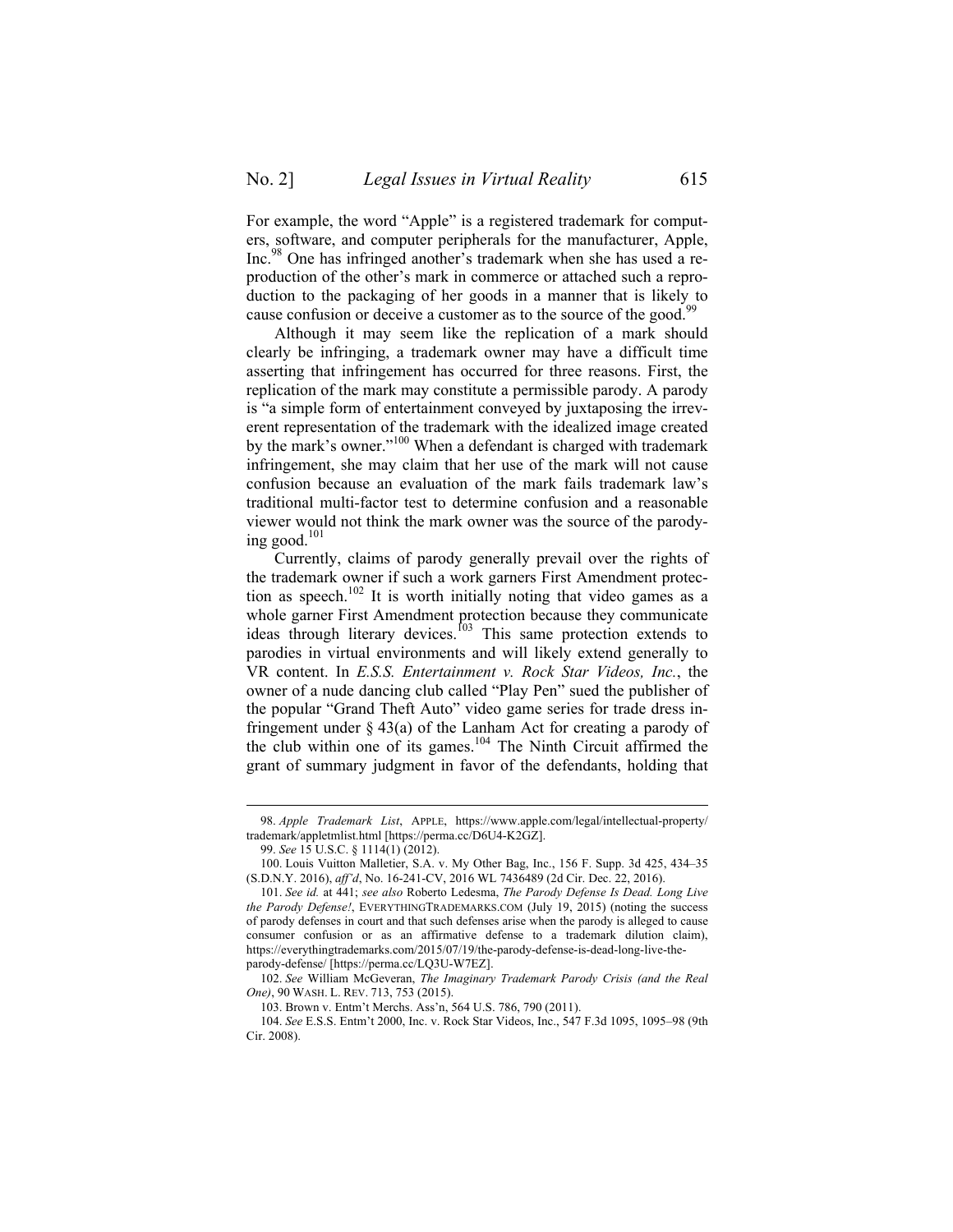the First Amendment protected the defendants' use of "Pig Pen" because it was not misleading.<sup>105</sup> The use of a trademark in an artistic work will not violate the Lanham Act unless the mark has no artistic relevance to the underlying work or, if it does have artistic relevance, it still explicitly misleads consumers as to the source of the work.<sup>106</sup> The court determined that even though the defendants' club had a similar look and feel to the plaintiff's, this had "artistic relevance" and did not mislead consumers into believing that the plaintiff created the video game or that the defendants operated "Play Pen."<sup>107</sup> The defendants' club with a similar look and feel to the plaintiff's had artistic relevance because it was part of the game developers' overall creation of a "cartoon-style parody of East Los Angeles."<sup>108</sup> While this case shows that courts may accept First Amendment defenses from VR content producers, it is not guaranteed because of the fact-specific nature of the analysis and the manner in which Grand Theft Auto mirrored East Los Angeles.

Given that immersive virtual environments may range in appearance from the cartoonish to the hyper-realistic, whether a judge views the use of a mark as infringement or parody may be largely dependent on the characteristics of the virtual world. The presence of a trademark in a more realistic VR world, whose creator has deals with other existing brands, seems more likely to cause confusion than in a more fantastically-rendered one that lampoons or replicates that same mark. This is to note that creators of content in hyper-realistic environments may have to take more care to license trademarks present in their virtual worlds.<sup>109</sup>

Second, a trademark owner may not be able to establish that the mark is likely to cause confusion as to affiliation or sponsorship.

 <sup>105.</sup> *Id.* at 1101.

<sup>106.</sup> *Id.* at 1099.

<sup>107.</sup> *Id.* at 1100–01 ("[W]e conclude that Rockstar's modification of ESS's trademark is not explicitly misleading and is thus protected by the First Amendment. Since the First Amendment defense applies equally to ESS's state law [and] Lanham Act claim[s], the district court properly dismissed the entire case on Rockstar's motion for summary judgment.").

<sup>108.</sup> *Id.* at 1100.

<sup>109.</sup> *See* James G. Gatto et al., *Trademark Claims Against Virtual World Strip Club Denied on 1st Amendment Grounds*, PILLSBURY LAW (Jan. 20, 2009) at 7, https://www.pillsburylaw.com/images/content/2/0/v2/2042/AF89E8555F7FF7B0DB453F21 904807CC.pdf [https://perma.cc/C9LM-DKDR]. Video games currently make product placement deals to feature branded goods in their digital world. It logically follows that VR developers will make similar deals as more people navigate their synthetic worlds. *Cf.* Sean Buckley, *'Final Fantasy XV' Tricked Me into Buying Cup Noodles*, ENGADGET (Jan. 18, 2017), https://www.engadget.com/2017/01/18/final-fantasy-xv-tricked-me-into-buying-cupnoodles/ [https://perma.cc/32JZ-U7FV]; Adam Rosenberg, *'Final Fantasy XV' has Killer Product Placement*, MASHABLE (Nov. 28, 2016), http://mashable.com/2016/11/28/finalfantasy-15-cup-noodles-quest/#CZrO3xgakkqp [https://perma.cc/K2KJ-GZTR].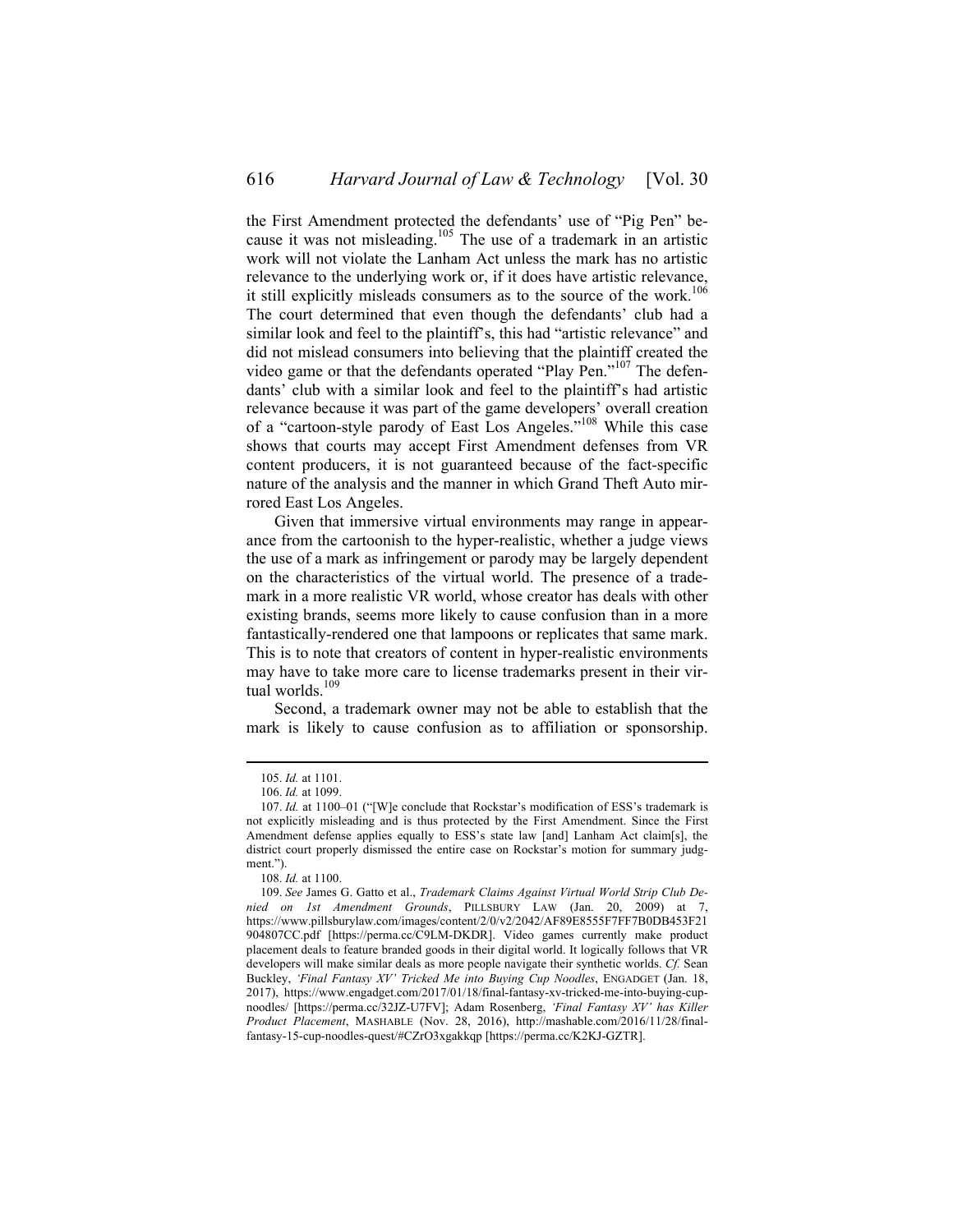What this means is that it may be hard to argue that customers will be confused about whether a brand agreed to be affiliated with or to sponsor the virtual product. It may be that the defendant in such a suit has already disavowed affiliation, criticized the mark or affiliated products, identified the true owner of a mark, or all of these situations combined.<sup>110</sup> Further, the defendant may argue nominative fair use. Under the rule of nominative fair use, use of a mark is not infringing if such a use is "descriptive of and used fairly and in good faith only to describe the goods or services of [the trademark owner], or their geographic origin."<sup>111</sup>

Several courts have dismissed trademark infringement claims for reproductions of marks in video games because they found it was unlikely that a consumer believed that they were purchasing a copy of the markholder's goods when they were purchasing the game.<sup>112</sup> It is possible that the law will treat the reproduction of marks in immersive virtual environments similarly where the owner of a mark would not or did not sponsor or endorse the product of an alleged infringer. To truly show sponsorship, VR platforms can enter into product placement deals similar to those made for video games.<sup>113</sup>

Third, a trademark owner may also find it difficult to argue that a digital replication of their mark is being used in commerce.<sup>114</sup> This will depend on whether an allegedly infringing use of a mark statically performs some source-signifying function within the virtual world or whether it is considered part of a virtual good that users can sell or exchange.<sup>115</sup> If the mark on a digital good is not designating a source in some type of transaction or is only being exchanged for virtual currency, it is unclear whether this constitutes "use in commerce."<sup>116</sup> It could be argued that the mark's presence in a VR

 <sup>110.</sup> Hensley Manufacturing, Inc. v. ProPride, Inc., 579 F.3d 603, 611 (6th Cir. 2009) (finding there was no likelihood of confusion as to association where website explicitly noted that former trademark owner was no longer connected with the company); Architectural Mailboxes, LLC v. Epoch Design, LLC, No. 10CV974-DMS, 2011 WL 1630809, at \*3 (S.D. Cal. Apr. 28, 2011) (finding that plaintiff did not allege sufficient facts to support its trademark infringement claim where defendant identified plaintiff as trademark owner and criticized the product on which the mark is used); Radiance Found., Inc. v. N.A.A.C.P., 786 F.3d 316, 329 (4th Cir. 2015) (holding that satirical, provocative use of non-profit's name did not cause likelihood of confusion as to the title's authorship or association).

<sup>111.</sup> 15 U.S.C. § 1115(b)(4).

<sup>112.</sup> Brittany Frandsen, *Is Using Call of Duty in this Comment Infringement?*, 2016 BYU L. REV. 295, 301 (2016).

<sup>113.</sup> *See* Rosenberg, *supra* note 109.

<sup>114.</sup> Wali Raja, *Virtual Reality: A Complex World for Intellectual Property Owners*, LINKEDIN PULSE (July 22, 2015), https://www.linkedin.com/pulse/virtual-reality-complexworld-intellectual-property-owners-wali-raja [https://perma.cc/8DJY-9Y25].

<sup>115.</sup> *See* Le, *supra* note 89.

<sup>116.</sup> Tim Lince, *Virtual Reality Is Set to Emerge as a New Trademark Battleground, Brand Owners Are Warned*, WORLD TRADEMARK REV. (May 12, 2016),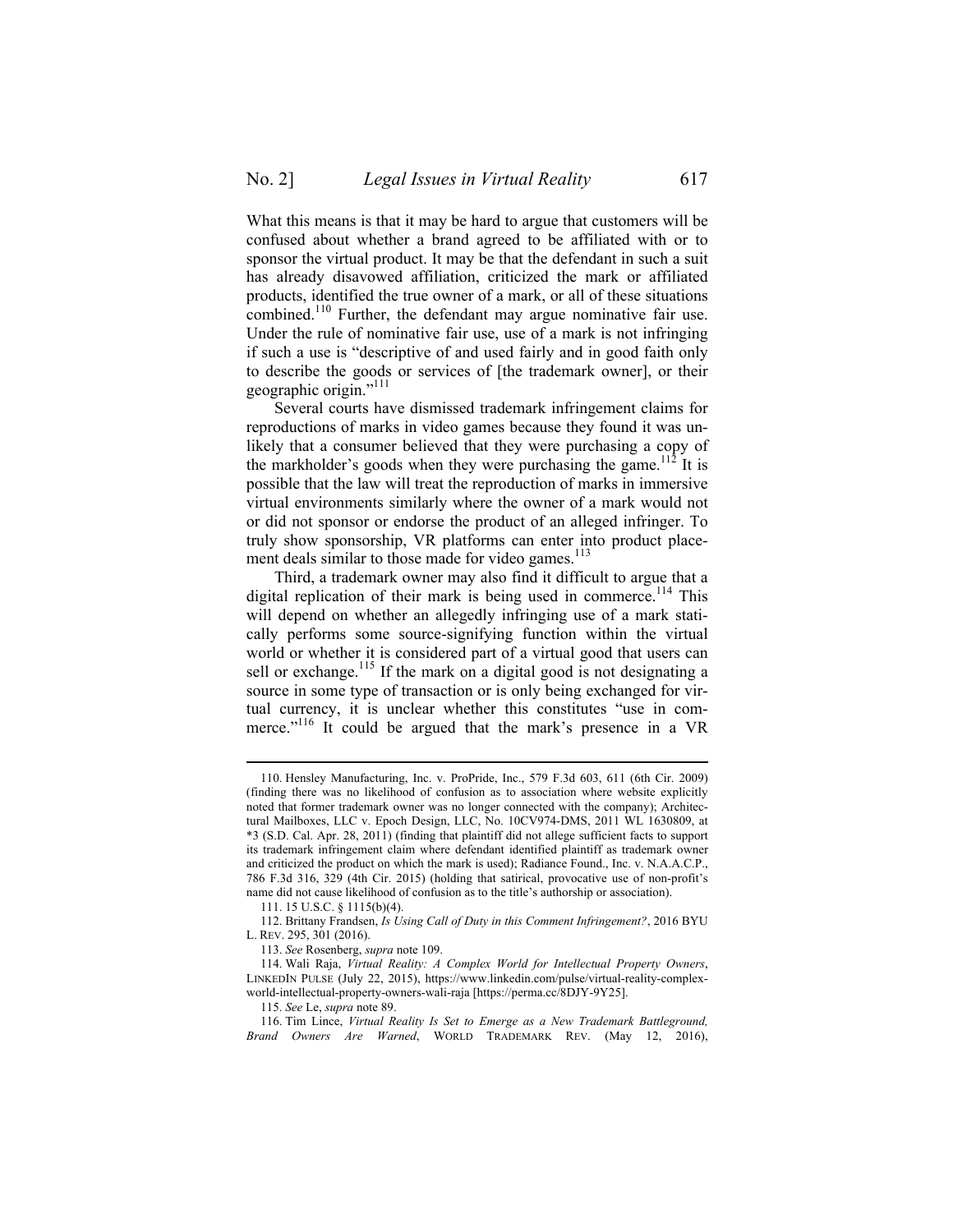experience that was part of a commercial transaction between users, platform providers, and developers is enough, but that argument seems tenuous. Most likely, the issue of what constitutes "use in commerce," both on a platform providing an array of VR experiences and in the VR experiences themselves, will have to be litigated before the topic can come to any clear resolution.

VR platform providers can preempt these issues if they inform content producers that they must acquire rights or obtain licenses to the marks used in their environments. Most likely, platform owners will require that developers or content publishers make warranties and representations that they own all the content in the program and that it does not infringe upon the rights of any other parties.<sup>117</sup> Being contractually on the hook for any potential unauthorized uses, developers may use a parody defense or the fair use doctrine to justify some uses of trademarks in virtual content.

#### *iii. Copyrights*

Copyright law grants exclusive rights to authors of original works "fixed in [a] tangible medium of expression."<sup>118</sup> This body of law's constitutional origin is meant "[t]o promote the Progress of Science" by granting authors exclusive rights over their work for a limited period of time.<sup>119</sup> Copyrights cover a wide array of creative works and other original writings including software code.<sup>120</sup> Because some VR experiences are meant to be lifelike, it seems inevitable that copyright-protected content will be both produced and reproduced in VR.

In order to make a claim of infringement, the copyright owner must have a valid copyright, prove that actual copying has occurred, and demonstrate that a "substantial similarity between the accused work and the original exists."<sup>121</sup> When examining the validity of the copyright of a plaintiff's work, courts determine whether the work falls into one of the eight enumerated subject matters under § 102 of

http://www.worldtrademarkreview.com/Blog/detail.aspx?g=955a9c25-9eab-483d-9de3- 25c22f22d497 [https://perma.cc/F4TJ-6HKB].

<sup>117.</sup> *Cf*. David Greenspan, *Mastering the Game: Business and Legal Issues for Video Game Developers*, WORLD INTELL. PROP. ORG. 144 (2013), http://www.wipo.int/ publications/en/details.jsp?id=3233&plang-EN [https://perma.cc/5DZH-MWYG].

<sup>118.</sup> 17 U.S.C. § 102(a) (2012).

<sup>119.</sup> U.S. CONST. art. I, § 8, cl. 8.

<sup>120.</sup> *See* Lotus Dev. Corp. v. Borland Int'l, Inc., 49 F.3d 807, 814 (1st Cir. 1995) ("The Second Circuit designed its *Altai* test to deal with the fact that computer programs, copyrighted as 'literary works,' can be infringed by what is known as 'nonliteral' copying, which is copying that is paraphrased or loosely paraphrased rather than word for word.").

<sup>121.</sup> Alexander v. Haley, 460 F. Supp. 40, 43 (S.D.N.Y. 1978).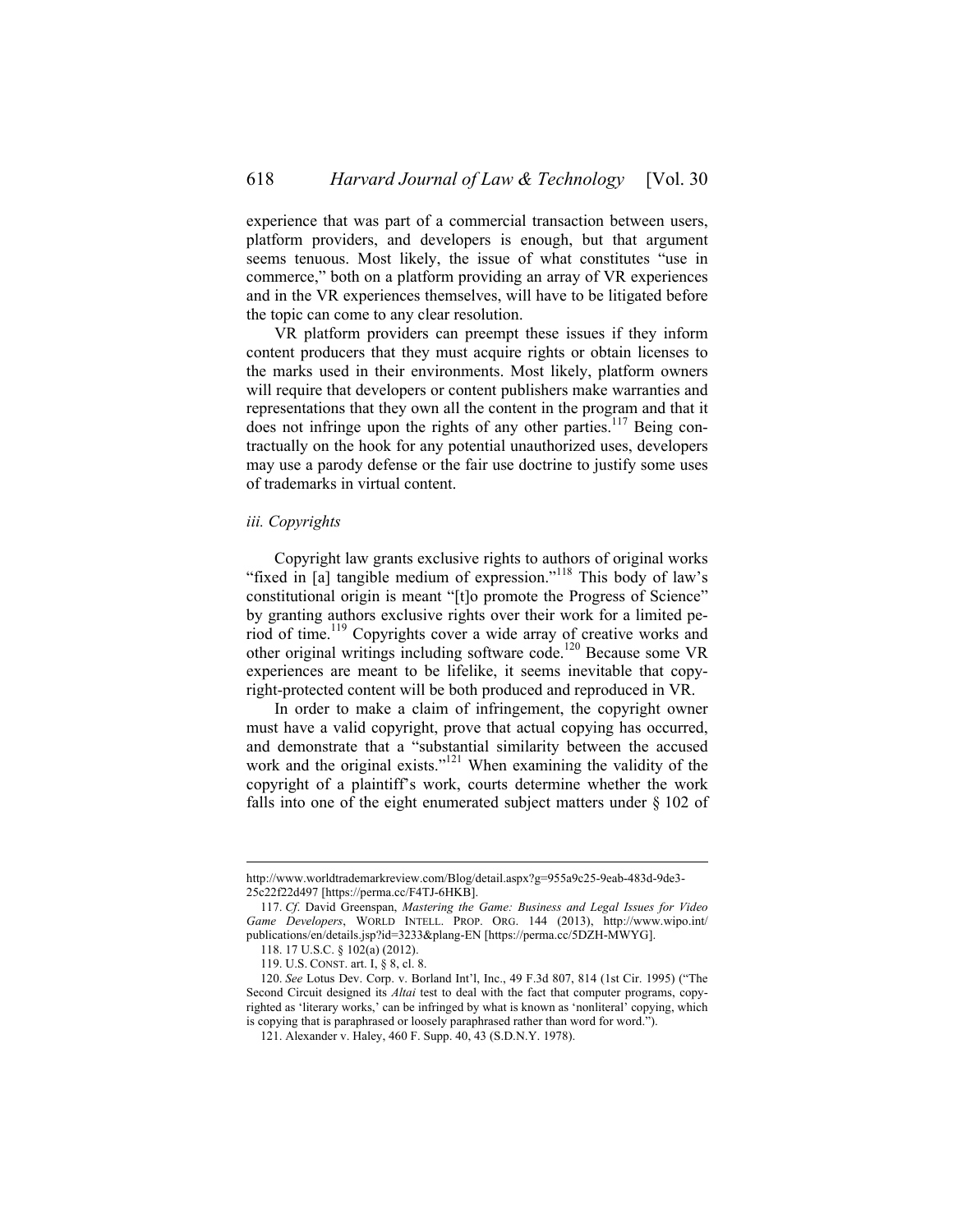the Copyright Act.<sup>122</sup> Although VR environments are new, it is likely that virtual materials will be copyrightable because the various threedimensional representations displayed in VR will constitute several of the subject matters of copyright protection.<sup>123</sup> Most people have already encountered digital representations of architectural, pictorial, sculptural, literary, choreographic and dramatic works; it is no stretch to imagine how those works could be given 3D shape.<sup>124</sup> A VR developer may also be using copyright-protected software code to augment the user's experience.<sup>125</sup> "Video games in general are entitled to copyright protections as audiovisual works," and this will likely extend to VR content.<sup>126</sup>

Copyright owners have faced many obstacles in obtaining the same recourse for infringement in virtual spaces as they would have in instances of physical world infringement. There are two reasons for this. First, if a video game is composed of many unprotectable elements, it is unlikely that its producer will succeed in suing a competitor for infringement of its content and obtain an injunction. In *Incredible Technologies, Inc. v. Virtual Technologies, Inc.*, the maker of Golden Tee, a video golf arcade game, sued its competitor for infringing its copyrights in the video display of the game.<sup>127</sup> The Seventh Circuit affirmed the district court's finding that the plaintiff did not have a likelihood of success of prevailing on the merits of its claims. <sup>128</sup> The court determined that parts of the game display were *scènes à faire,* or were incidental to the standard treatment of a game of golf, and thus not subject to copyright protection, and that the other representations in the game were sufficiently different to make success on the merits unlikely.<sup>129</sup> Games and applications with wholly

 <sup>122.</sup> *See* 17 U.S.C. § 102(a); Ward v. Barnes & Noble, Inc., 93 F. Supp. 3d 193, 207 (S.D.N.Y. 2015) ("The Copyright Act 'exclusively governs a claim when: (1) the particular work to which the claim is being applied falls within the type of works protected by the Copyright Act under 17 U.S.C. §§ 102 and 103, and (2) the claim seeks to vindicate legal or equitable rights that are equivalent to one of the bundle of exclusive rights already protected by copyright law under 17 U.S.C. § 106.'").

<sup>123.</sup> Anthony Reese, *Copyrightable Subject Matter in the "Next Great Copyright Act*," 29 BERKELEY TECH. L.J. 1489, 1516–17 (2014). The only enumerated subjects that may be reproduced wholesale are sound recordings and audiovisual works. If a VR experience reproduces or distributes such works, that will constitute a more traditional form of infringement of the publisher's work — these are the only digital categories on the list.

<sup>124.</sup> *See* 17 U.S.C. § 102(a) (2012).

<sup>125.</sup> *Copyright Protection of Computer Software,* WORLD INTELL. PROP. ORG., http://www.wipo.int/copyright/en/activities/software.html [https://perma.cc/C4LJ-752S].

<sup>126.</sup> Midway Mfg. Co. v. Bandai-Am., Inc., 546 F. Supp. 125, 139 (D.N.J. 1982).

<sup>127.</sup> Incredible Techs., Inc. v. Virtual Techs., Inc., 400 F.3d 1007, 1009 (7th Cir. 2005). 128. *Id.* at 1015.

<sup>129.</sup> *Id.*; *see also* Capcom U.S.A., Inc. v. Data E. Corp., No. C 93-3259 WHO, 1994 WL 1751482, at \*15 (N.D. Cal. Mar. 16, 1994) (denying plaintiff's request for preliminary injunction in copyright infringement case regarding one-on-one fight games, reasoning that the plaintiff drew too heavily from the public domain of fighting moves and fighters, leav-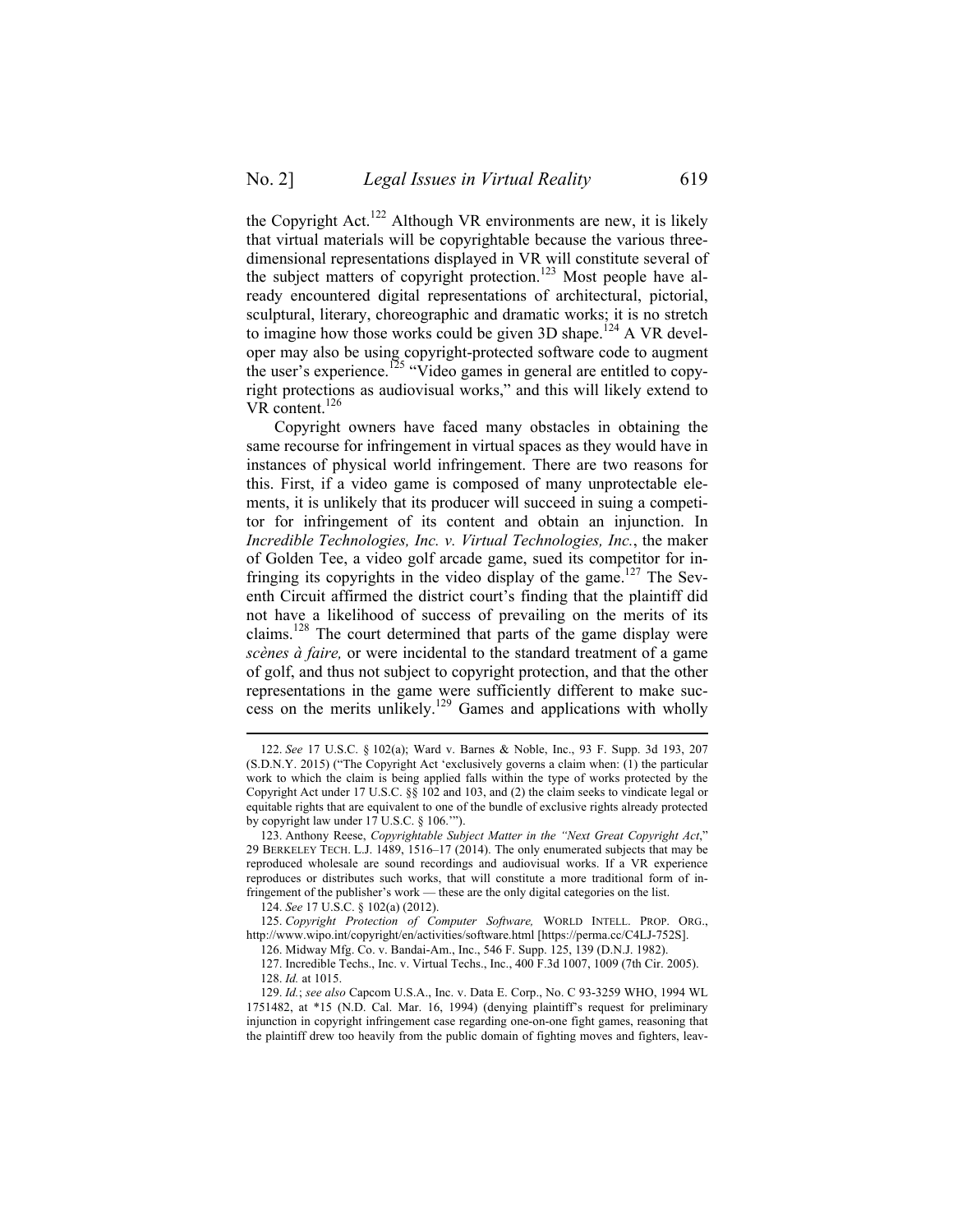original expressions may have more success in court, but there is little case law on the subject despite the fact that copycat applications and games have been a persistent problem in the app marketplaces that the VR marketplace is modeled after.<sup>130</sup>

Second, while it is within a copyright owner's rights to sue a virtual infringer, this form of enforcement may not be practical if the infringer earns low profits (if any) from the infringing code or content.131 Revenue matters because an infringer is liable for either the copyright owner's actual damages and their additional profits or for statutory damages.<sup>132</sup> Users access VR content through a store similar to the app stores on smartphones, and very few applications make the types of profits that would make a lawsuit financially worthwhile for the copyright owner.<sup>133</sup> Further, if a creator distributed her content in an application or her application as a whole for free — or has not made enough profits — she would have little incentive to register her creation with the Copyright Office for \$35, a prerequisite to filing a lawsuit.<sup>134</sup> Currently, the best option for producers of copyrightprotected content in the VR marketplace is to reach out to the operator of the VR platform to penalize infringers for violating the terms of service or end-user license agreements.<sup>1</sup>

While a formal legal proceeding may not be economically feasible or worthwhile for some copyright holders, they may alternatively have recourse through the Digital Millennium Copyright Act

132. *See* 17 U.S.C. § 504.

ing itself open to be emulated). *But see* Tetris Holding, LLC v. Xio Interactive, Inc., 863 F. Supp. 2d 394, 397, 414 (D.N.J. 2012) (finding that the expression of the defendant's mobile multiplayer puzzle game was substantially similar to Tetris, which the defendant readily admitted to copying); Midway Mfg. Co. v. Bandai-Am., Inc., 546 F. Supp. 125, 152-155 (D.N.J. 1982) (holding that summary judgment for plaintiff is appropriate in regard to substantial similarity, and that plaintiff has a high likelihood of success on the merits in infringement suit, warranting a preliminary injunction where plaintiff was able to make a strong showing that defendant's game had similar distinctive character, musical theme, and cartoon sequence).

<sup>130.</sup> *See The fight against clone apps*, DEVELOP (Sept. 5, 2014 10:00 AM), https://www.develop-online.net/analysis/the-fight-against-app-clones/0197276 [https://perma.cc/SLR6-VDKX].

<sup>131.</sup> Matthew Becker, *Digest Comment: Re-Conceptualizing Copyright in Virtual Worlds,* JOLT DIGEST (Dec. 25, 2010), http://jolt.law.harvard.edu/digest/digest-commentre-conceptualizing-copyright-in-virtual-worlds [https://perma.cc/8E6M-SR69].

<sup>133.</sup> Tristan Louis, *How Much Do Average Apps Make?,* FORBES (Aug. 10, 2013, 5:30 PM), http://www.forbes.com/sites/tristanlouis/2013/08/10/how-much-do-average-appsmake/#1ffdf31c12cb [https://perma.cc/95AC-D3SQ]; *see also* Le, *supra* note 89 ("'The problem is not that IP laws are not sufficiently strong. The problem is right now we're dealing with an environment in which micropayments are the dominant form of payment for transactions. There is just not enough money to make the involvement of lawyers and litigation cost-effective in most cases,' Gatto says.").

<sup>134.</sup> Becker, *supra* note 131; 17 U.S.C. § 411.

<sup>135.</sup> *See* Becker, *supra* note 131*.*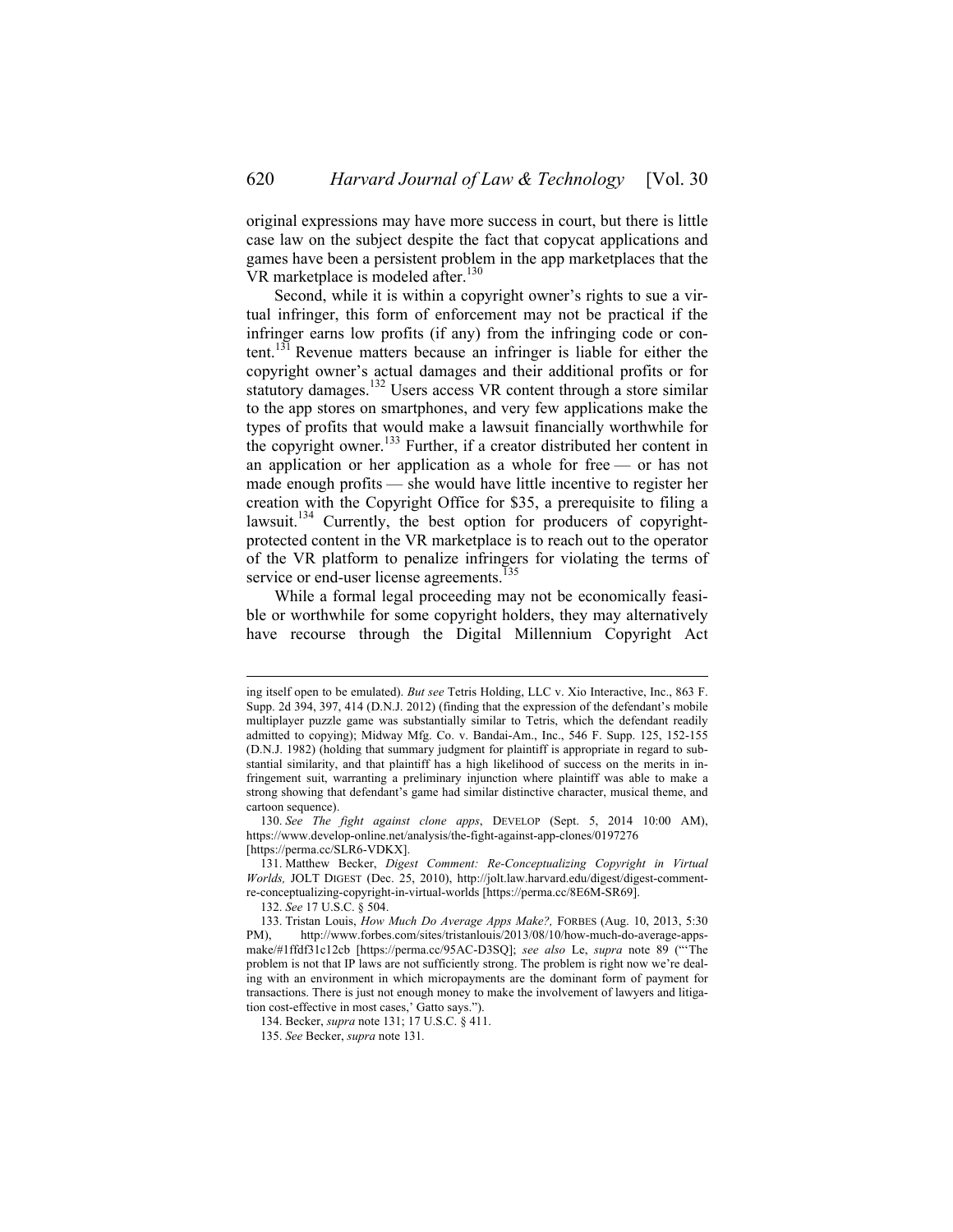("DMCA").<sup>136</sup> The safe harbor provisions of the DMCA require online service providers to have a specific notice and takedown procedure in place in order to gain legal immunity for the infringing acts of their users.<sup>137</sup> For a service provider not to be held secondarily liable for storing infringing material at the direction of a user, it must lack knowledge of the infringement, cannot receive a financial benefit from the infringing activity or have the ability to control it, and upon notification the service provider must expeditiously remove or disable access to the infringing content.<sup>138</sup> While this procedure may currently be the best way to resolve small claims that copyright owners have against competing infringers — since it provides a fairly straightforward and expedient process to have infringing content removed without the assistance of a lawyer<sup>139</sup> — it has to be adopted by the service provider to be an available remedy for copyright owners. For upcoming VR mobile platforms, it may be difficult to determine who and what is tantamount to a service provider. The DMCA gives two definitions for the phrase "service provider":

> (A) As used in subsection (a), the term 'service provider' means an entity offering the transmission, routing, or providing of connections for digital online communications, between or among points specified by a user, of material of the user's choosing, without modification to the content of the material as sent or received.

> (B) As used in this section, other than in subsection (a), the term 'service provider' means a provider of online services or network access, or the operator of facilities therefor, and includes an entity described in subparagraph  $(A)$ .<sup>140</sup>

Oculus owns a platform that allows developers to share VR applications through the Internet. If the developers are considered users, and storage of their applications, despite a potentially long approval process,<sup>141</sup> is considered storage at the direction of a user, Oculus

 <sup>136.</sup> *See* 17 U.S.C. §§ 512, 1201–1205, 1301–1332; 28 U.S.C. § 4001.

<sup>137.</sup> 17 U.S.C. § 512.

<sup>138.</sup> 4-12B NIMMER ON COPYRIGHT § 12B.04 (2017).

<sup>139.</sup> *See id.* 

<sup>140.</sup> Wolk v. Kodak Imaging Network, Inc., 840 F. Supp. 2d 724, 743–44 (S.D.N.Y. 2012), *aff'd sub nom.* Wolk v. Photobucket.com, Inc., 569 F. App'x 51 (2d Cir. 2014).

<sup>141.</sup> *See* Kia Kokalitcheva, *Apple's App Approval Process Just Got A Lot Faster*, FORTUNE (May 12, 2016), http://fortune.com/2016/05/12/apple-app-store-faster-approval-2/ [https://perma.cc/S5PT-2ZY2].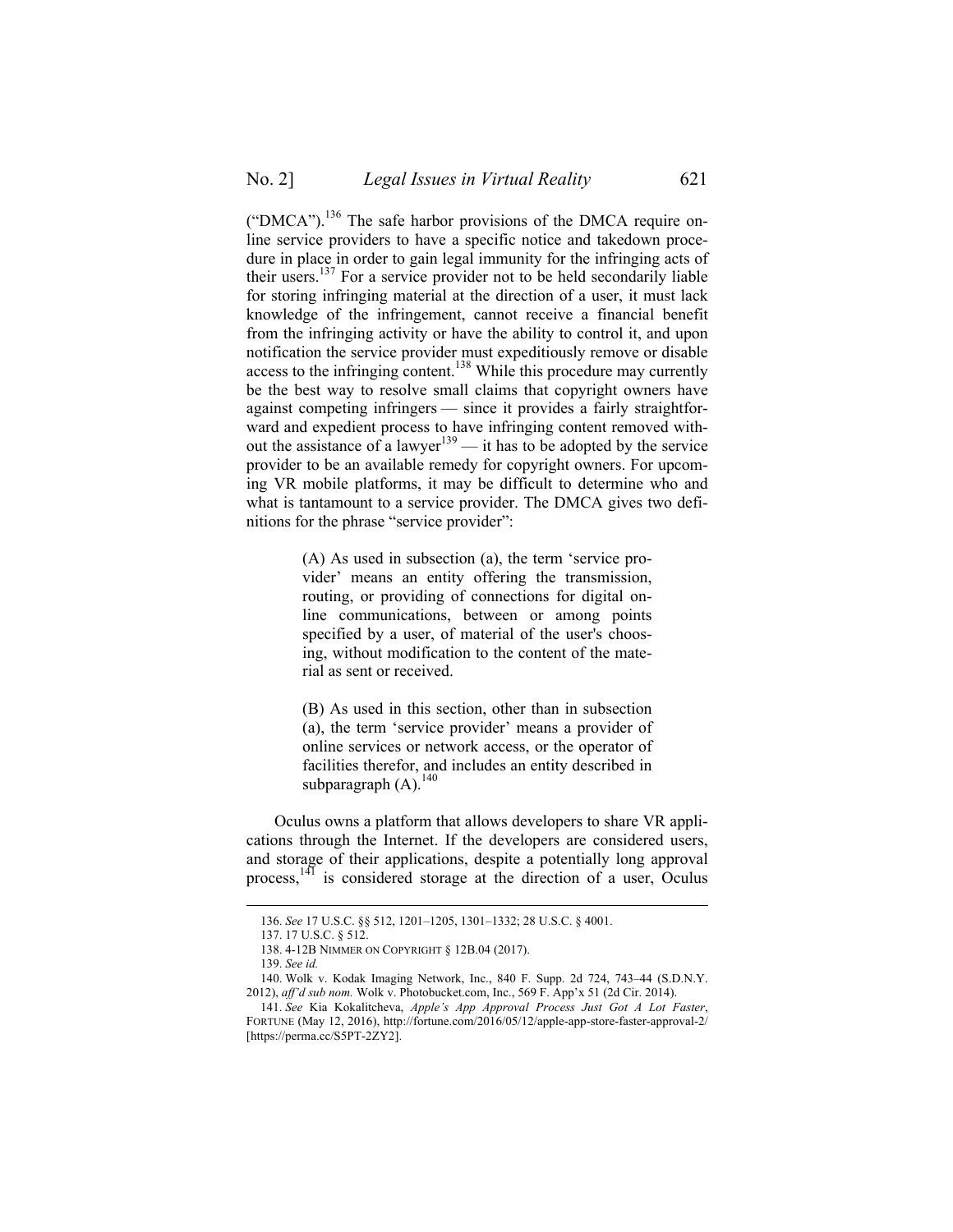would likely qualify as a service provider.<sup>142</sup> It is currently common practice for distribution platforms to have such procedures in place.<sup>143</sup> Further, these non-traditional users may host interactive services that allow their customers to interact and share content. When platform providers, content developers, and users all play a role in infringement and litigation may be too costly, holding someone liable for copyright infringement becomes even more challenging. New content and whole virtual worlds are being developed for these newer platforms<sup>144</sup> and it is unclear whether the existing means for dealing with infringement will resolve competing app developers' or external copyright owners' grievances.<sup>145</sup>

#### *B. Future Legal Challenges in Virtual Reality*

#### 1. Privacy Risks

Because privately owned VR platforms will be connected to the Internet and app stores in a way that older VR platforms were not, they raise privacy concerns that were unthinkable in the academic settings where these technologies were formerly used.<sup>146</sup> Consumers should be aware of the privacy risks they face when using services from operators like Facebook and Oculus Rift. Facebook has been known to run experiments on users and change its privacy policy without notice, $147$  and it remains to be seen whether the company will change its practices with its VR platform. In 2014, given Facebook's data use policy, the company's data scientists were able to publish a scientific paper on how removing all the negative or positive posts on a user's news feed affected that user's mood.<sup>148</sup> Oculus's privacy pol-

 <sup>142.</sup> *Id.*

<sup>143.</sup> *See*, *e.g.*, *Notice of Copyright Infringement*, STEAM, https://steamcommunity.com/ dmca/create/ (last visited Mar. 26, 2017).

<sup>144.</sup> Hypatia, for example, is a new virtual world being developed to be accessed in new mobile head-mounted displays. *See* Amy Kraft, *Explore the world's first virtual reality city, Hypatia*, CBS NEWS (Apr. 4, 2016, 11:22 AM), http://www.cbsnews.com/news/explore-theworlds-first-virtual-reality-city-hypnatia/ [https://perma.cc/W6WZ-CYG9].

<sup>145.</sup> *Cf.* Chris Kerr, *Apple IP infringement policy leaves developers in no-mans land*, POCKETGAMER.BIZ (Jan. 14, 2014, 6:05 PM)*,* http://www.pocketgamer.biz/news/56600/ apple-ip-infringement-policy-leaves-developer-in-no-mans-land/ [https://perma.cc/Z4JQ-NSAY]; *see also* Alex Vorro, *Atari attacks App Store game developers*, INSIDE COUNSEL (Jan. 4, 2012), http://www.insidecounsel.com/2012/01/04/atari-attacks-app-store-gamedevelopers [https://perma.cc/R7VK-CUVV].

<sup>146.</sup> *Cf. History of Virtual Reality*, *supra* note 21.

<sup>147.</sup> *See* Maria Korolov, *VR Privacy Problem Is Real: Here's What You Need To Know To Protect Yourself,* GEARBRAIN (June 7, 2016), http://www.gearbrain.com/virtual-realityprivacy-consumer-battle-rights-1845199637.html [https://perma.cc/8A5Y-LTCM].

<sup>148.</sup> *See* Kashmir Hill, *Facebook Manipulated 689,003 Users' Emotions For Science,*  FORBES (June 28, 2014, 2:00 PM), http://www.forbes.com/sites/kashmirhill/2014/06/28/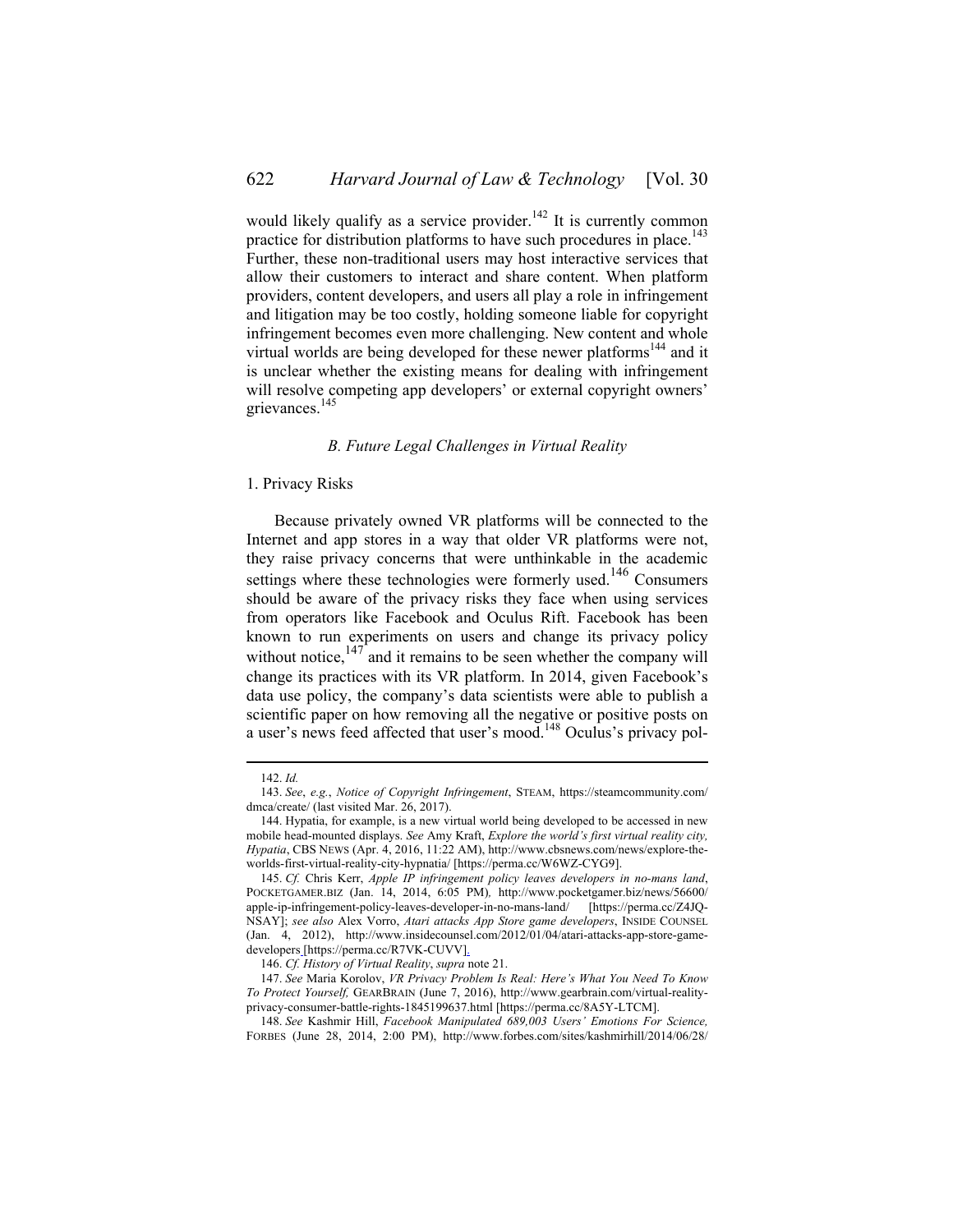icy states that not only may the company use the information it collects from users to provide services but that it also may use the information to conduct research, potentially for commercial purposes, on the way people use its services.<sup>149</sup> Thus, Oculus seems to have the same privileges as Facebook to experiment on users. This poses a far greater risk than social media because of the type of data that VR platform providers will be able to collect and manipulate.

Privacy risks to VR users are particularly relevant, given the new information that Facebook will be able to collect from its immersive VR platforms. These platforms currently track a user's head movement and could potentially have the capability to track eye movement.<sup>150</sup> As VR devices get more sophisticated, they will also likely come with peripherals that gather biometric data like a user's heart rate and hand movements.<sup>151</sup> With such technological developments, companies will be able to track a user's every move.<sup>152</sup> For example, Oculus's privacy policy states that it will collect information provided by users, information about how they access its services, information about the games installed on users' devices, and most importantly "[i]nformation about [the users'] physical movements and dimensions when [they] use a virtual reality headset."<sup>153</sup> Collecting all this information allows companies to obtain a richer picture of consumers, including their physical characteristics or health.<sup>154</sup> Having such rich data on consumers may facilitate discrimination or mass surveillance.<sup>155</sup> Risks to privacy are greater if a company that retains such data is hacked and the information falls into the wrong hands.<sup>156</sup>

These privacy risks mean that companies developing either hardware or applications should definitively decide how much user data they will monitor and retain, and clearly communicate this both to employees and to users through their privacy policies. Not doing so

facebook-manipulated-689003-users-emotions-for-science/ (last visited Apr. 9, 2017); *Data Use Policy*, FACEBOOK, https://www.facebook.com/policy.php (last visited Mar. 7, 2017) ("We conduct surveys and research, test features in development, and analyze the information we have to evaluate and improve products and services, develop new products or features, and conduct audits and troubleshooting activities.").

<sup>149.</sup> *Oculus Privacy Policy*, OCULUS, https://www.oculus.com/legal/privacy-policy/ [https://perma.cc/FD59-BM8M].

<sup>150.</sup> *See* Joe Newman & Joseph Jerome, *"Press Start to Track?" Privacy and the New Questions Posed by Modern Video Game Technology*, 42 AIPLA Q.J. 527, 537–38 (2014).

<sup>151.</sup> *Id.*

<sup>152.</sup> *See* Korolov, *supra* note 147.

<sup>153.</sup> *Oculus Privacy Policy*, *supra* note 149.

<sup>154.</sup> Steven C. Bennett, *Privacy Implications of Biometrics*, PRAC. LAW., June 2007, at 13, 17.

<sup>155.</sup> *Biometrics*, PRIVACY INTERNATIONAL, https://www.privacyinternational.org/ node/70 [https://perma.cc/3L3H-AR4M].

<sup>156.</sup> Korolov, *supra* note 147.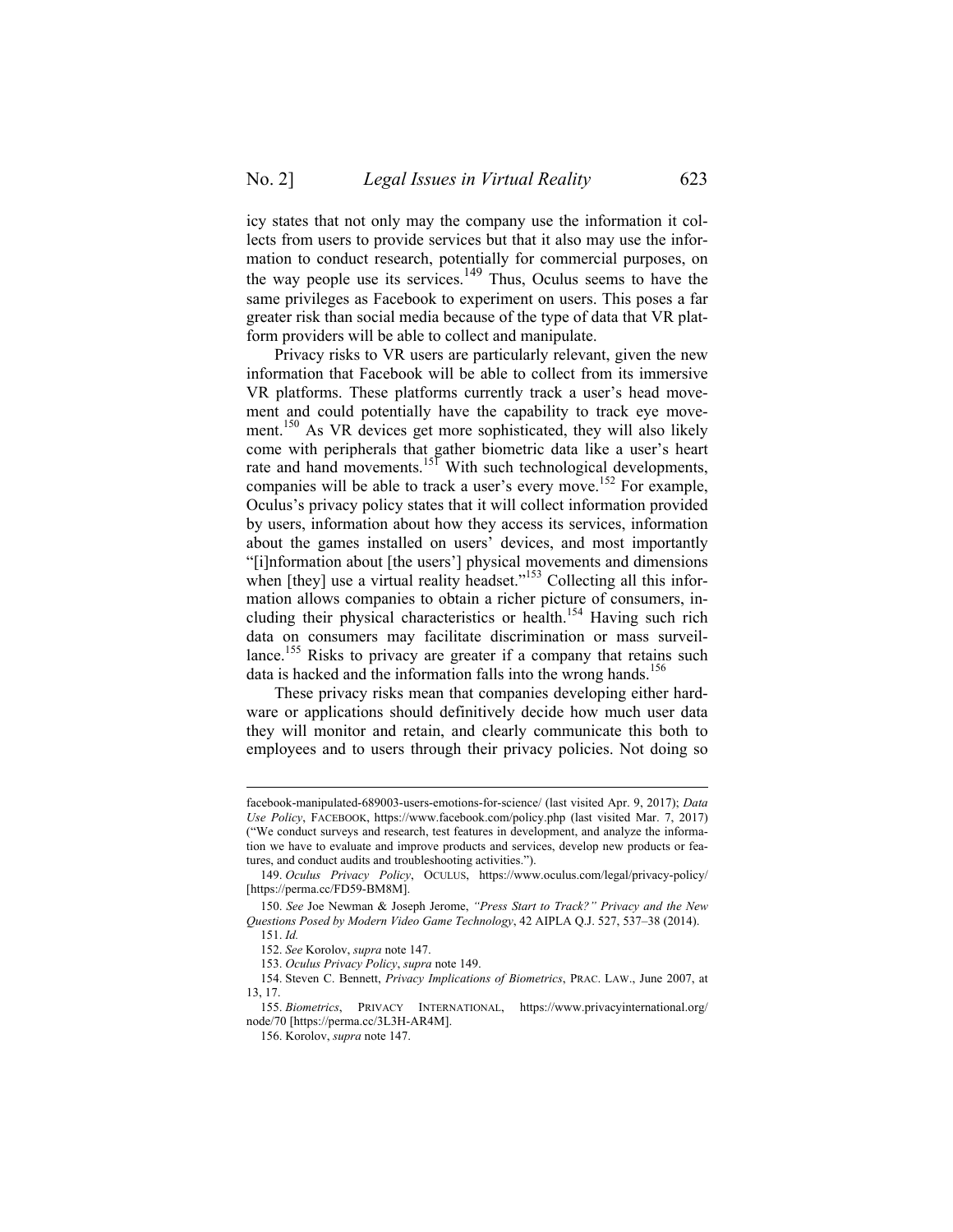may mean that the company has violated FTC policies or state privacy and wiretapping laws, or the company might face backlash from individual users.157 VR platform providers like Oculus may also be secondarily liable if a third-party application provided through their platform is unsecure or collects more data than users realize.<sup>158</sup>

The FTC takes legal action against companies that do not uphold their promises to consumers contained in their privacy policies.<sup>159</sup> Based on the FTC's practice of holding companies secondarily liable for advertising and telemarketing practices of their business partners, it would not be unprecedented if the FTC held companies liable for a contracting third party's failure to uphold their privacy promises.<sup>160</sup>

Having a definitive privacy policy alongside the development and deployment of any online service is imperative today. Because of the expanding scope and amount of data that VR applications will be able to collect, it is essential to clearly outline the privacy and security standards that third-party content providers must comply with and to make reasonable efforts to explain to users what data is being collected and how it will be used.

#### 2. Cognitive and Physical Risks

Because of the unknown, long-term effects of the immersive sensory experiences that VR provides, VR companies and game producers may be subject to product liability suits.<sup>161</sup> VR startups — app developers and platform providers alike — could be sued years after they release a product for seizures, post-traumatic stress disorder, or even interference with childhood mental development.<sup>162</sup> One scholar

 <sup>157.</sup> *See* Jonathan Stempel, *Google won't face email privacy class action,* REUTERS (Mar. 19, 2014, 1:35 PM), http://www.reuters.com/article/us-google-gmail-lawsuitidUSBREA2I13G20140319 [https://perma.cc/6G7Y-C9Y3] (describing how Gmail users sued Google for violating users' privacy rights).

<sup>158.</sup> *Cf.* James Rosenfeld, *Beware of Killer Apps: Platform Provider Liability for Third-Party Apps (and the Availability of Online Safe Harbors),* MEDIA LAW MONITOR (June 13, 2011), http://www.medialawmonitor.com/2011/06/beware-of-killer-apps-platform-providerliability-for-third-party-apps-and-the-availability-of-online-safe-harbors/ [https://perma.cc/ J27S-8QAR].

<sup>159.</sup> *Enforcing Privacy Promises*, FEDERAL TRADE COMMISSION, https://www.ftc.gov/news-events/media-resources/protecting-consumer-privacy/enforcingprivacy-promises [https://perma.cc/X8J3-LQZJ].

<sup>160.</sup> D. Reed Freeman Jr. & Maury Riggan, *A Primer on FTC Expectations for Your Partner and Vendor Relationships: Enforcement Show You Are Your Brother's Keeper,*  BLOOMBERG BNA (May 4, 2015), https://www.bna.com/primer-ftc-expectationsn17179926099/ [https://perma.cc/KV3H-MLP2].

<sup>161.</sup> *See* Eric Johnson, *Legal Danger: What We Don't Know About Virtual Reality Today Might Hurt Companies Tomorrow,* RECODE (Aug. 11, 2015, 11:18 AM), http://recode.net/2015/08/11/legal-danger-what-we-dont-know-about-virtual-reality-todaymight-hurt-companies-tomorrow/ [https://perma.cc/3FXV-URAX].

<sup>162.</sup> *See id.*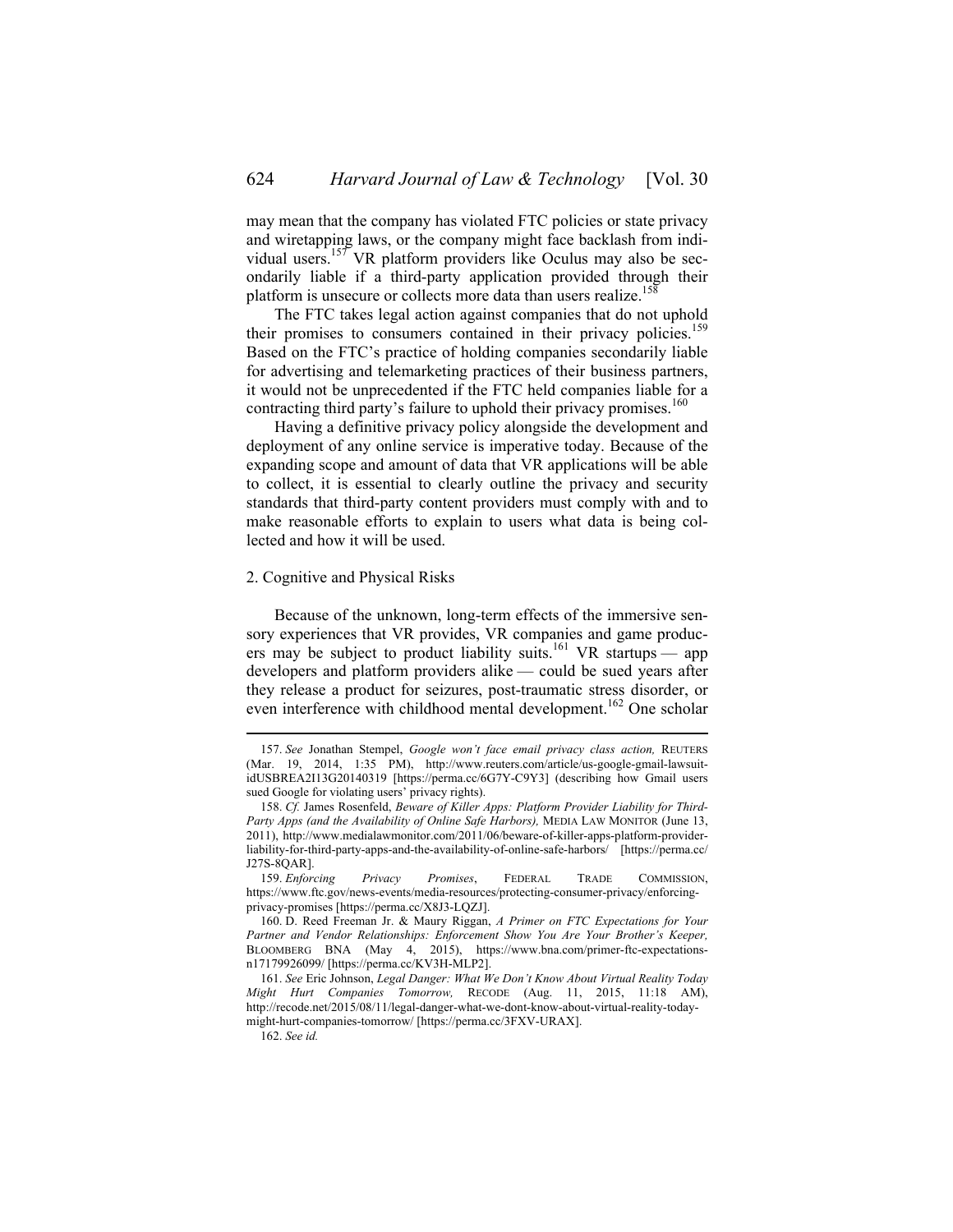has posited that if the experiences are powerful enough, they may even "undermine the process by which our brain biologically registers what kind of behavior is necessary for our safety and survival."<sup>163</sup> Professor March Jonathon Blitz notes that users might lose their survival instincts because they repeatedly face what would be real-life catastrophic experiences in virtual reality and walk away unscathed.<sup>164</sup>

However, persuasive precedent that such a claim will not succeed may be found in *Sanders v. Acclaim Entertainment, Inc.*, where a federal court dismissed claims of negligence and strict product liability against a group of movie producers and video game manufacturers whose violent products were heavily consumed by the Columbine shooters.<sup>165</sup> The court dismissed the negligence claims because the manufacturers had no duty to the victim's family, and the strict product liability claims because the intangible ideas and thoughts contained in the games were not products in themselves that could be subject to the strict liability doctrine.<sup>166</sup> It could likewise be argued that VR experiences are intangible thoughts and ideas that are not subject to strict liability doctrine.

But some emphasize that VR is supposed to produce tangible experiences in a way that existing video game platforms cannot match.<sup>167</sup> Yet, this is still not true. While VR devices are more powerful than ever, they still suffer from latency issues and are not fully immersive even with high tech peripherals. In the near future, courts may follow precedent set by *Sanders* and other cases that limit developer liability because of the limited availability of relevant case law.<sup>168</sup> The VR experience is still more akin to video games than to the fully immersive, tangible worlds dreamt of in fiction like *Ready Player One*. If VR continues to make advances at its current pace, such a future may not be as far off as one may imagine and the court may then develop wholly new criteria to determine if producers are liable.

VR headsets may also pose physical risks. For example, the armed forces use high-end VR devices to train U.S. soldiers, but they do not use Oculus Rift's cheaper, comparatively low-end models because of the latency risks.<sup>169</sup> Wearing these displays can trigger nau-

 <sup>163.</sup> March Jonathan Blitz, *The Freedom Of 3D Thought: The First Amendment In Virtual Reality*, 30 CARDOZO L. REV. 1141, 1147 (2008).

<sup>164.</sup> *See id*.

<sup>165.</sup> *See* Sanders v. Acclaim Entm't, Inc., 188 F. Supp. 2d 1264 (D. Colo. 2002).

<sup>166.</sup> *See id.* at 1264.

<sup>167.</sup> *See* Johnson, *supra* note 161.

<sup>168.</sup> *See also* Watters v. TSR, Inc., 904 F.2d 378 (6th Cir.1990); James v. Meow Media, Inc., 90 F. Supp. 2d 798, 810 (W.D. Ky. 2000), *aff'd*, 300 F.3d 683 (6th Cir. 2002).

<sup>169.</sup> Patrick Maines, *Keeping It Real: The Oculus Rift and Virtual Reality*, MEDIA & COMM. POL'Y (Jan. 28, 2014), http://www.mediacompolicy.org/2014/01/articles/digital-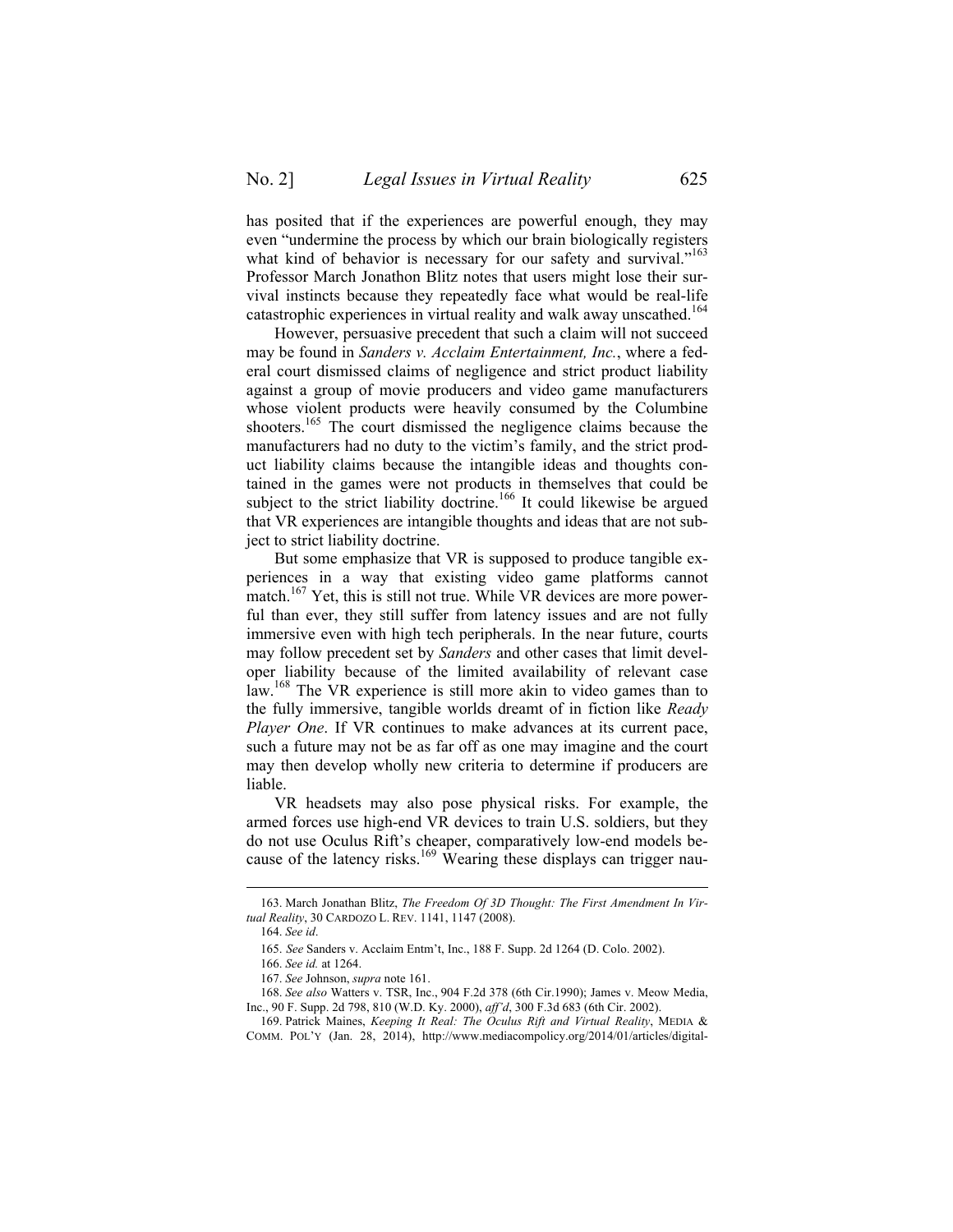sea and even unexpected phobias that may cause users to act erratically. <sup>170</sup> Further, individuals with their entire visual field immersed may still incur self-inflicted physical harm or property damage.<sup>171</sup>

Clients choosing to develop an application or world within this industry should be aware of the risks consumers assume in the physical world while they are immersed in virtual reality. To prevent liability, companies could tailor terms and conditions so that users must accept these risks or provide clear warnings as users start up content. But even providing warnings may not be enough. In *Wyeth v. Levine*, the Supreme Court held that a drug company could still be liable under state law for harms caused by medicine that carries a warning label approved by the Food and Drug Administration.<sup>172</sup>

Virtual reality may pose such new, multilayered threats to its users that the only way for developers to protect themselves from liability would be to push for new laws to protect their burgeoning industry. Companies could even form a coalition among content and platform producers to lobby Congress for laws that would protect them from liability even in some of the most egregious cases, such as an accidental death (whether because of the VR experience or because of an individual's carelessness while using VR). It is not far-fetched for players like Google, Facebook, HTC, and Sony to jointly protect their investments through lobbying even as they compete in the marketplace. 173

Lawyers should advise their clients to develop additional protective measures beyond just contractually denying liability and providing warnings to players. The Oculus Rift and Samsung Gear VR currently issue warnings every time the device is started.<sup>174</sup> However, lawyers can advise app developers to add technological measures that would enhance the app's safety considering the new harms that could stem from VR. This may include setting limits on the amount of time one can use an application or setting limits on the circumstances in

technology/keeping-it-real-the-oculus-rift-and-virtual-reality/ [https://perma.cc/TGR9- 2LPR] ("One of the more difficult technological problems is called latency, which is the lag time when a person turns his head in VR before the new scene is rendered. If it happens too slowly the effect is unreal and causes motion sickness."); *see* Maria Korolov, *The Real Risks of Virtual Reality,* RISK MANAGEMENT (Oct. 1, 2014, 6:03 AM), http://www.rmmagazine.com/2014/10/01/the-real-risks-of-virtual-reality/ [https://perma.cc/ KGX5-HBCB].

<sup>170.</sup> *See Korolov*, *supra* note 169*.*

<sup>171.</sup> *See Safety*, FREEFLY VR, https://www.freeflyvr.com/safety/ [https://perma.cc/ Y5LS-XCKR].

<sup>172.</sup> *See* Wyeth v. Levine, 555 U.S. 555, 557 (2009).

<sup>173.</sup> *See* Daniel Terdiman, *The 10 Most Innovative Companies In VR/AR 2017*, FAST COMPANY (Mar. 6, 2017), https://www.fastcompany.com/3068430/the-10-most-innovativecompanies-in-vr-ar-2017 [https://perma.cc/5U79-XP3G].

<sup>174.</sup> Based on personal observation by the author.